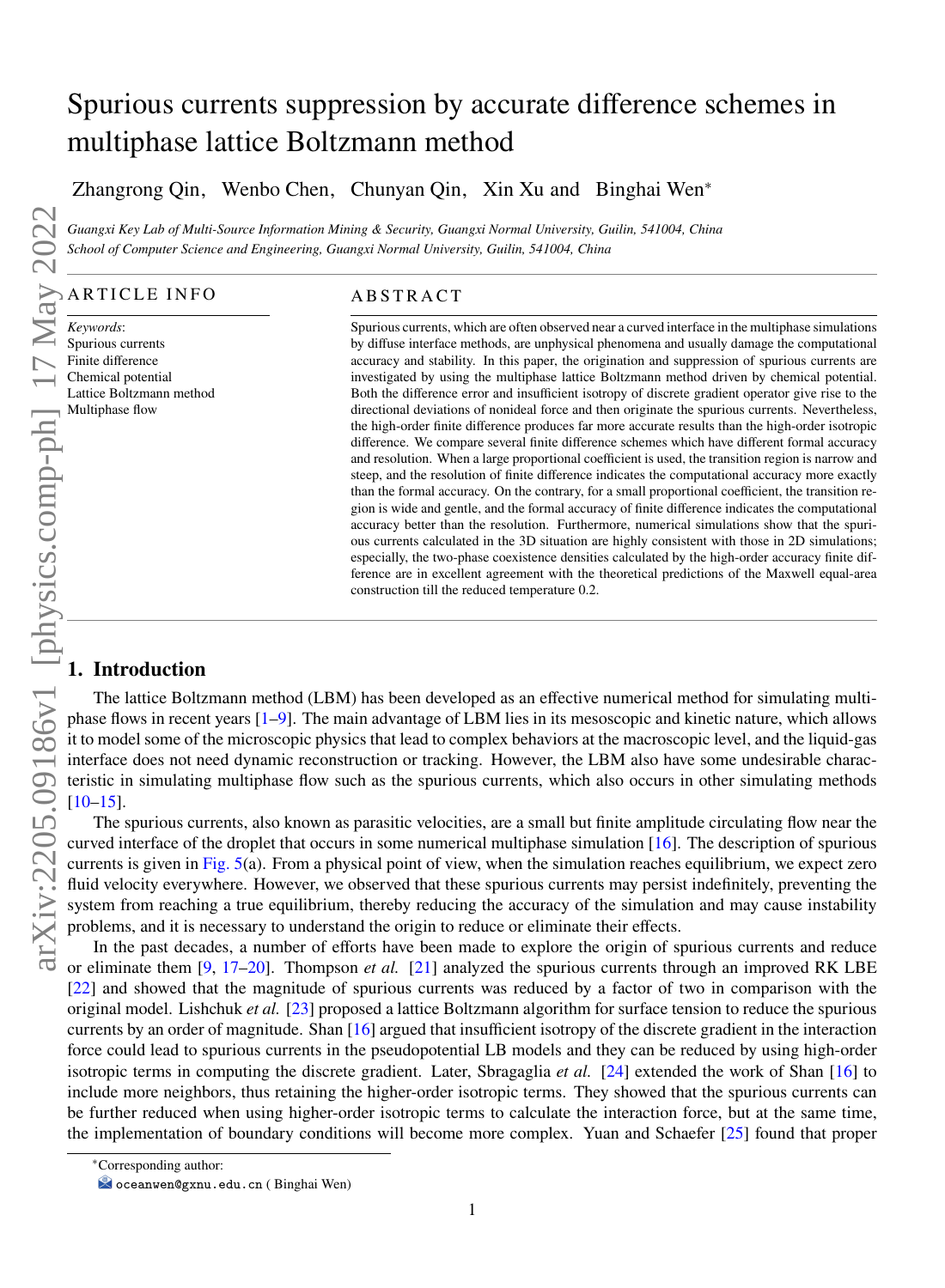equations of state(EOS) can be increased density ratio and reduced spurious currents. Yu and Fan [\[26\]](#page-17-2) analyzed the multiple-relaxation-time (MRT) LB models and found that compared with the single-relaxation-time (SRT) LB models, the MRT LB models can reduce the spurious currents by tuning the adjustable relaxation parameters. Pooley and Furtado [\[27\]](#page-17-3) extended the model of Swift *et al.* [\[28\]](#page-17-4) by making a suitable choice of the equilibrium distribution function and isotropic stencil for the derivatives to reduce the spurious currents. Wagner [\[29\]](#page-17-5) pointed out that spurious currents were caused by the inconsistent discretization of the driving forces in LB models and showed that using the potential form of the surface tension force can eliminate the spurious currents to the level of machine accuracy. However, the proposed method must add a small amount of numerical viscosity to maintain the stability of the simulation. Following Wagner's work, Lee and Fischer [\[30\]](#page-17-6) demonstrated that the isotropic discretization and the potential form of surface tension force were necessary to eliminate the spurious currents.

Nevertheless, a detailed analysis of the force balance equation in LBE was carried out by Guo *et al.* [\[31\]](#page-17-7), they found that no matter whether the pressure-tensor form or the chemical-potential form is used, the force will not be balanced at the discrete lattice level, and resulting in the spurious currents in LBE. To reduce the influence of force imbalance, Lou and Guo [\[32\]](#page-17-8) proposed a Lax-Wendroff propagation scheme for the LB models. The force imbalance can be adjusted by the Courant-Friedrichs-Levy (CFL) number. However, the computational cost is increased since the time step of this scheme is proportional to the CFL number. Recently, Guo [\[19\]](#page-16-10) conducted a rigorous analysis of the discrete balance equation of LBE, identified the structure of force imbalance caused by the discretization error, and proposed a well-balanced LBE model by modifying the equilibrium distribution function, which can reduced the magnitude of the spurious currents to the order of machine accuracy. Li *et al.* [\[20\]](#page-16-6) also proposed an improved scheme is constructed by modifying the equation of state in standard LBE, through which the discretization of  $\nabla (\rho c_s^2)$ ) is no longer involved in the force calculation to get a similar achievement.

The above studies show the causes of spurious currents from different perspectives and provide many methods to reduce or eliminate them in multiphase LB models. However, to the best of our knowledge, no one has ever reported about improving the accuracy of the differential calculation to reduce the error of discrete gradient calculation to suppress the spurious currents. In this paper, we investigate the spurious currents from the perspective of differential calculation error, aiming to introduce a method in the standard streaming-collision procedure to eliminate thermodynamic inconsistencies and suppress spurious currents in the multiphase LB model driven by chemical potential. Specifically, the finite difference scheme with high computational accuracy is used in the nonideal force calculation instead of the traditional isotropic difference to reduce the numerical error in the discrete gradient calculation. In Sec. [2,](#page-1-0) a brief review of the chemical-potential multiphase lattice Boltzmann model with the large density ratio and the finite difference schemes is introduced. In Sec. [3,](#page-5-0) the numerical error of the difference scheme is analyzed, and the causes of the spurious currents are investigated, and then, the numerical simulation validation is carried out. Finally, a brief conclusion is drawn in Sec. [4.](#page-14-0)

# <span id="page-1-0"></span>**2. Theory and computational method**

#### **2.1. Lattice Boltzmann method**

LBM is a mesoscopic method for describing fluids, which originated from the lattice gas automata method and kinetic theory [\[3,](#page-16-11) [5,](#page-16-12) [7,](#page-16-13) [33,](#page-17-9) [34\]](#page-17-10). The intrinsic mesoscopic properties make it a useful tool for simulating complex flow [\[9,](#page-16-1) [18\]](#page-16-14). The lattice Boltzmann equation (LBE) is a special discrete form of the Boltzmann equation, which is completely discretized in velocity, time, and space [\[35,](#page-17-11) [36\]](#page-17-12). Several collision operators distinguish variants of the LBE, such as the SRT [\[37–](#page-17-13)[39\]](#page-17-14) model, the entropic model [\[40\]](#page-17-15), and the two-relaxation-time (TRT) [\[41,](#page-17-16) [42\]](#page-17-17) and MRT [\[43](#page-17-18)[–45\]](#page-17-19) models. In the present study, we select the MRT-LBE to obtain better numerical stability and computational efficiency [\[45\]](#page-17-19), which can be written as follows [\[43,](#page-17-18) [44\]](#page-17-20):

$$
f_i\left(\mathbf{x} + \mathbf{e}_i \delta t, t + \delta t\right) - f_i(\mathbf{x}, t) = -\mathbf{M}^{-1} \cdot \mathbf{S} \cdot \left[\mathbf{m} - \mathbf{m}^{(\text{eq})}\right] + F_i,
$$
\n(1)

where  $f_i(\mathbf{x}, t)$  is the density distribution function at the lattice site **x** and time *t*,  $\mathbf{e}_i$  is the discrete velocity in the direction of subscript *i*. For the two-dimensional nine-velocity (D2Q9) lattice structure, as shown in [Fig. 1,](#page-2-0)  $e_i$  are given by

$$
\mathbf{e}_{i} = \begin{cases}\n(0,0), & i = 0, \\
c(\cos[\frac{(i-1)\pi}{2}], \sin[\frac{(i-1)\pi}{2}]), & i = 1-4, \\
\sqrt{2}c(\cos[\frac{(2i-9)\pi}{4}], \sin[\frac{(2i-9)\pi}{4}]), & i = 5-8,\n\end{cases}
$$
\n(2)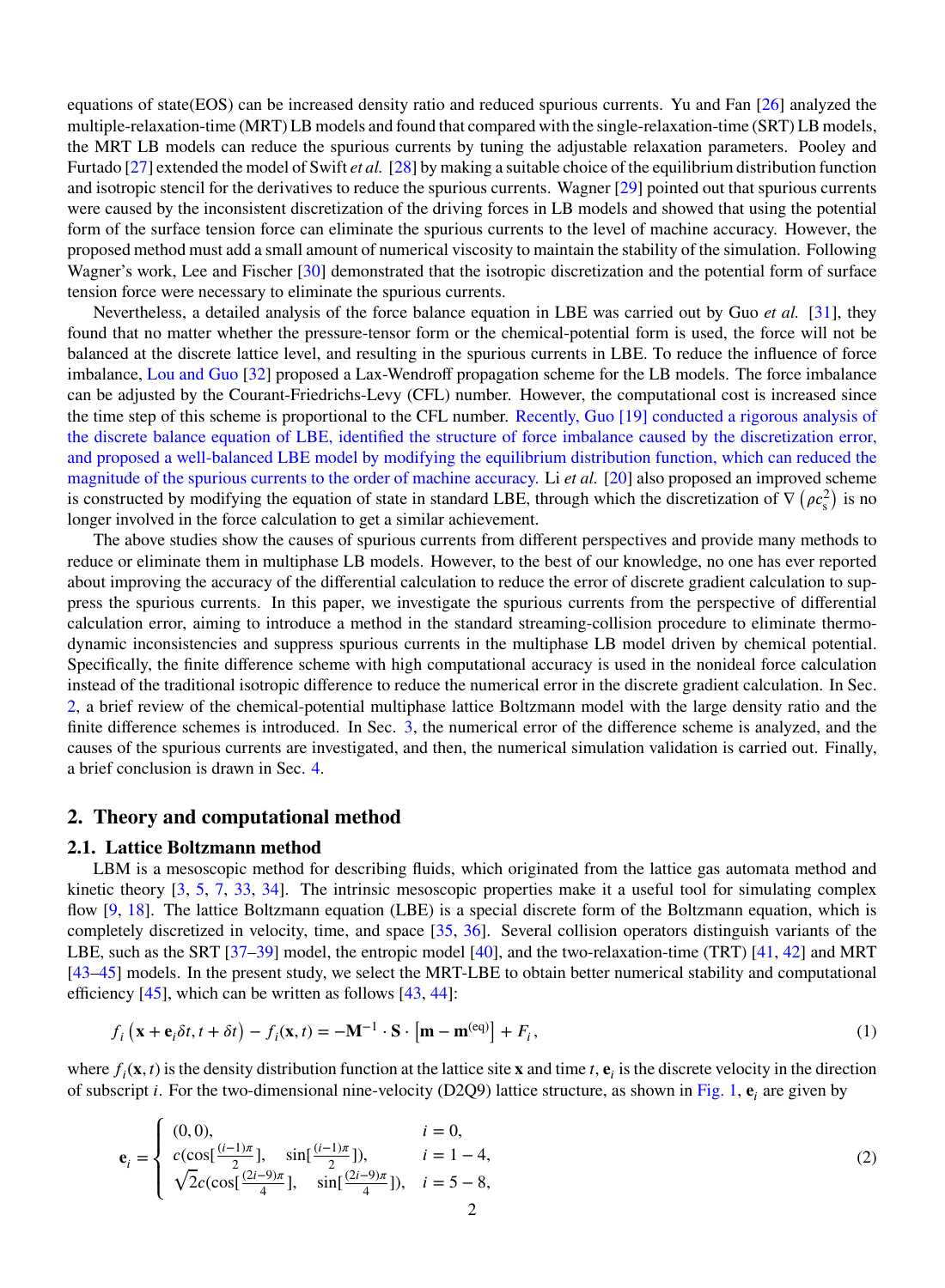<span id="page-2-0"></span>

Figure 1: Lattice structure and velocity vector of D2Q9 model.

where  $c = \delta_x/\delta_t$  is the lattice speed, in which  $\delta_x$  and  $\delta_t$  are the lattice spacing and time step, respectively; **M** is an orthogonal transformation matrix, and **M**<sup>−1</sup> is the inverse matrix of **M**. For the D2Q9 model, the transformation matrix **M** can be given by [\[44\]](#page-17-20)

| $\theta$ |              |   |                              |              |          |                 |                                                                                                                                                                                                                                                                         |
|----------|--------------|---|------------------------------|--------------|----------|-----------------|-------------------------------------------------------------------------------------------------------------------------------------------------------------------------------------------------------------------------------------------------------------------------|
| 0        |              |   |                              |              |          |                 |                                                                                                                                                                                                                                                                         |
| $\theta$ |              |   |                              |              |          |                 |                                                                                                                                                                                                                                                                         |
| $\Omega$ | $\left($     |   |                              |              |          |                 |                                                                                                                                                                                                                                                                         |
| $\theta$ |              |   |                              |              | $\theta$ |                 | $0 \quad 0$                                                                                                                                                                                                                                                             |
| 0        | $\mathbf{0}$ | 0 |                              |              |          |                 |                                                                                                                                                                                                                                                                         |
|          |              |   | $\mathbf{1}$<br>$\mathbf{0}$ | $\mathbf{0}$ |          | $1 -1$ $1 -1$ 0 | 1 1 1 1 1 1 1 1 1<br>$-4$ $-1$ $-1$ $-1$ $-1$ 2 2 2 2<br>$4$ $-2$ $-2$ $-2$ $-2$ 1 1 1 1<br>$0 \t -1 \t 0 \t 1 \t -1 \t -1 \t 1$<br>$-2$ 0 2 0 1 $-1$ $-1$ 1<br>$1 \t 0 \t -1 \t 1 \t 1 \t -1 \t -1$<br>$-2$ 0 2 1 1 $-1$ $-1$<br>$0 \quad 1 \quad -1 \quad 1 \quad -1$ |

Using the transformation matrix M, the distribution functions f and its equilibrium distribution function f<sup>(eq)</sup> can be linearly transformed into the moment space:

$$
\mathbf{m} = \mathbf{M} \cdot \mathbf{f}, \quad \mathbf{m}^{(eq)} = \mathbf{M} \cdot \mathbf{f}^{(eq)}, \quad \mathbf{f} = \mathbf{M}^{-1} \cdot \mathbf{m}, \tag{4}
$$

*.* (3)

where  $\mathbf{f} = (f_0, f_1, \dots, f_8)^\text{T}$ ,  $\mathbf{f}^{(\text{eq})} = (f_0^{(\text{eq})}, f_1^{(\text{eq})}, \dots, f_8^{(\text{eq})})^\text{T}$ . **m** and **m**<sup>(eq)</sup> represent the velocity moments of the distribution functions **f** and their equilibria, respectively. **S** is a diagonal matrix composed of relaxation times, and it can be expressed as

$$
S = diag(s_1, s_2, s_3, s_4, s_5, s_6, s_7, s_8, s_9),
$$
\n<sup>(5)</sup>

whose elements represent the inverse of the relaxation time for the distribution function to relax into an equilibrium distribution function in moment space. In this paper, the relaxation times are chosen as follows  $[46]$ :  $s_1 = s_4 = s_6 = 1$ ,  $s_2 = 1.64$ ,  $s_3 = 1.54$ ,  $s_5 = s_7 = 1.7$ ,  $s_8 = s_9 = 1/\tau$ , in which  $\tau$  is the non-dimensional relaxation time and related to the viscosity by  $v = c_s^2(\tau - 0.5\delta t)$ . If we set all relaxation time  $s_i = 1/\tau$ , then the MRT model reduces to the SRT model, and its the equilibrium distribution function  $f_i^{(eq)}$  $\hat{a}^{(eq)}$  can be expressed as [\[47\]](#page-17-22)

$$
f_i^{(eq)}(\mathbf{x},t) = \omega_i \rho(\mathbf{x},t) \left[ 1 + \frac{(\mathbf{e}_i \cdot \mathbf{u})}{c_s^2} + \frac{(\mathbf{e}_i \cdot \mathbf{u})^2}{2c_s^4} - \frac{(\mathbf{u})^2}{2c_s^2} \right],
$$
\n
$$
(6)
$$

where **u** is the fluid velocity and  $c_s = c/$ √ 3 is lattice sound speed. For the D2Q9 model, the weighting coefficients  $\omega_i$  are given by  $\omega_0$ =4/9,  $\omega_{1-4}$ = 1/9, and  $\omega_{5-8}$ = 1/36. According to the moment of the density distribution function,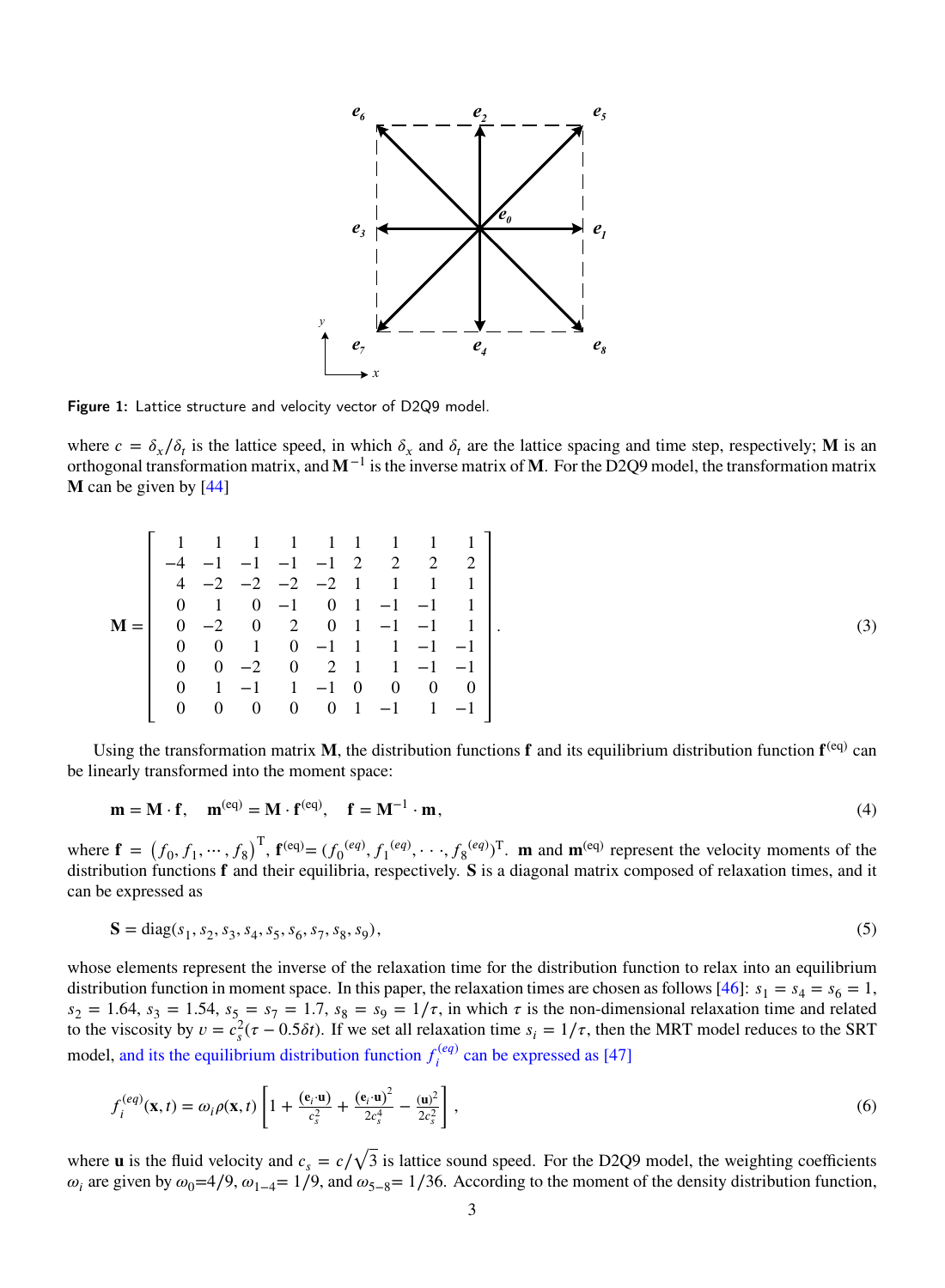the macroscopic density and velocity can be given by [\[33\]](#page-17-9)

$$
\rho = \sum_{i=0}^{8} f_i , \qquad \rho \mathbf{u} = \sum_{i=0}^{8} \mathbf{e}_i f_i . \tag{7}
$$

The external force is brought into LBE through forcing technology [\[48\]](#page-17-23). In this paper, we chose the exact difference method (EDM) proposed by Kupershtokh *et al.* to incorporate the nonideal force **F** into the LBE [\[49–](#page-17-24)[52\]](#page-17-25):

$$
F_i = f_i^{(eq)}(\rho, \mathbf{u} + \Delta \mathbf{u}) - f_i^{(eq)}(\rho, \mathbf{u}),
$$
\n(8)

where  $\Delta \mathbf{u} = \delta t \mathbf{F}/\rho$ , the actual fluid velocity is defined as  $\mathbf{v} = \mathbf{u} + \delta t \mathbf{F}/(2\rho)$  [\[53\]](#page-17-26).

#### **2.2. Chemical-potential multiphase model**

The chemical potential is the partial differential of the Gibbs free energy to the composition [\[54\]](#page-17-27). For a nonideal fluid system, following the classical capillarity theory of van der Waals, the free energy functional within a gradientsquared approximation is written as  $[28, 55-57]$  $[28, 55-57]$  $[28, 55-57]$ 

$$
\Psi = \int \left[ \psi(\rho) + \frac{\kappa}{2} |\nabla \rho|^2 \right] d\mathbf{x},\tag{9}
$$

where the first term represents the bulk free energy density and the second term describes the contribution from density gradients in an inhomogeneous system, and  $\kappa$  is the surface tension coefficient. The general equation of state and chemical potential can be defined by the free energy density [\[54,](#page-17-27) [55,](#page-17-28) [58\]](#page-18-1),

<span id="page-3-0"></span>
$$
p_0 = \rho \psi'(\rho) - \psi(\rho),\tag{10}
$$

<span id="page-3-2"></span>and

$$
\mu = \psi'(\rho) - \kappa \nabla^2 \rho. \tag{11}
$$

Gradients in the chemical potential act as a thermodynamic force on the fluid. With respect to the ideal gas pressure  $c_s^2 \rho$ , the nonideal force can be evaluated by a chemical potential [\[59\]](#page-18-2):

<span id="page-3-1"></span>
$$
\mathbf{F} = -\rho \nabla \mu + c_s^2 \nabla \rho. \tag{12}
$$

where the nonideal force **F** is incorporated into the LBE through EDM.

Solving the linear ordinary differential Eq. [\(10\)](#page-3-0) gives the general solution of the free energy density,

$$
\psi = \rho \left( \int \frac{p_0}{\rho^2} d\rho + C \right),\tag{13}
$$

where  $C$  is a constant. When an EOS is selected, substituting Eq.  $(13)$  into Eq.  $(11)$  will solve the relevant chemical potential, and the constant is eliminated. For example, the famous Peng-Robinson (PR) EOS and its chemical potential are,

$$
p_0 = \frac{\rho RT}{1 - b\rho} - \frac{a\alpha(T)\rho^2}{1 + 2b\rho - b^2\rho^2},
$$
\n(14)

and

$$
\mu^{\rm PR} = RT \ln \frac{\rho}{1 - b\rho} - \frac{a\alpha(T)}{2\sqrt{2}b} \ln \frac{\sqrt{2} - 1 + b\rho}{\sqrt{2} + 1 - b\rho} + \frac{RT}{1 - b\rho} - \frac{a\alpha(T)\rho}{1 + 2b\rho - b^2\rho^2} - \kappa \nabla^2 \rho,
$$
\n(15)

where  *is the gas constant,*  $*a*$  *is the attraction parameter,*  $*b*$  *is the volume correction parameter, and the temperature* function is  $\alpha(T) = \left[1 + (0.37464 + 1.54226\omega - 0.26992\omega^2)\left(1 - \sqrt{T/T_c}\right)\right]$  $\sqrt{1^2}$ . In our simulations, the parameters are given by  $a = 2/49$ ,  $b = 2/21$ , and  $R = 1$ . The acentric factor  $\omega$  is 0.344 for water. The PR EOS is used in the following simulations of this study. To make the numerical results closer to the actual physical properties, we define the reduced variable  $T_r = T/T_c$  and  $\rho_r = \rho/\rho_c$ , in which  $T_c$  is the critical temperature and  $\rho_c$  is the critical density.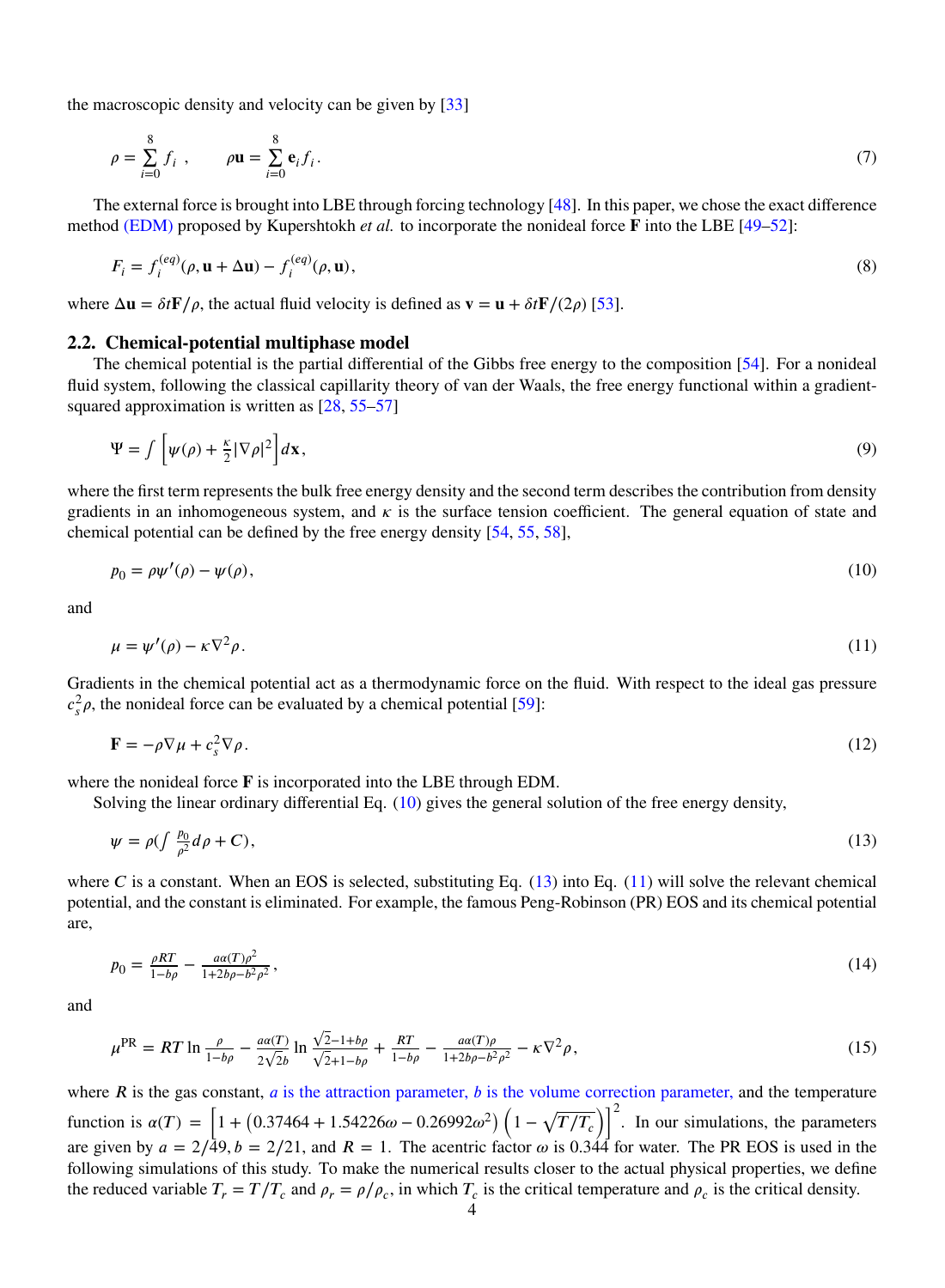A proportional coefficient k is introduced to decouple the length unit between the momentum space and the mesh space [\[60\]](#page-18-3), namely  $\delta \hat{x} = k \delta x$ . Here the quantities in the mesh space are marked by a superscript. Following dimensional analysis, the chemical potential in the mesh space can be evaluated by

$$
\hat{\mu} = k^2 \psi'(\rho) - \hat{\kappa} \hat{\nabla}^2 \rho \,. \tag{16}
$$

This approach greatly improves the stability of the chemical-potential multiphase model, and the transformation holds the mathematical equivalence and has no loss of accuracy [\[60\]](#page-18-3).

When the multiphase simulation involves a solid surface, the chemical-potential boundary conditon is applied to handle the wettability of the solid surface and the boundary values of the difference scheme. This chemical-potential boundary conditon has been described in the Appendix.

#### **2.3. Finite difference method**

In numerical simulations of multiphase flows by LBM, the calculation of the gradient of some characteristic quantities is often involved, and these calculations should be discretized with suitable numerical schemes. In this section, we will briefly introduce three types of numerical schemes used to calculate the gradients, namely the isotropic finite difference scheme, the explicit finite difference scheme (EFDS), and the compact finite difference scheme (CFDS).

#### <span id="page-4-0"></span>*2.3.1. Explicit finite difference scheme*

The explicit finite difference is usually to approximate the derivative of the function by linearly combining the values of a function to be differentiated at neighboring points. For simplicity consider, let  $f(x)$  be a continuously derivable function on the closed interval  $[x_0, x_n]$ . The function values at the nodes  $f_i = f(x_i)$  for  $0 \le i \le n$  and the interval is divided into *n* subintervals on average:  $x_i = x_0 + ih$ ,  $h = (x_n - x_0)/n$ . The first-order derivative  $f'_i = \frac{\partial f}{\partial x}$  $\partial x$  $\int_{x=x_i}$  at the point *i* can be written as

$$
f'_{i} = \frac{\partial f}{\partial x}\Big|_{x=x_{i}} \approx \frac{1}{h} \sum_{m=-n/2}^{n/2} a_{m} f_{i+m} + O(h^{p}), \qquad (17)
$$

where the first term  $a_m$  is the coefficients, the last term indicates that the truncation error of the approximation is of order *p*. Several common explicit central difference schemes with different precision are listed:

$$
f'_{i} = \frac{1}{2h} \left( -f_{i-1} + f_{i+1} \right) + O\left(h^{2}\right),\tag{18}
$$

$$
f'_{i} = \frac{1}{12h} \left( f_{i-2} - 8f_{i-1} + 8f_{i+1} - f_{i+2} \right) + O\left(h^4\right),\tag{19}
$$

$$
f'_{i} = \frac{1}{60h} \left( -f_{i-3} + 9f_{i-2} - 45f_{i-1} + 45f_{i+1} - 9f_{i+2} + f_{i+3} \right) + O\left(h^{6}\right). \tag{20}
$$

## *2.3.2. Compact finite difference scheme*

Similarly, a widely used formulation for deriving compact schemes is the 7 grid points stencil [\[61\]](#page-18-4). For the function  $f(x)$  in Sec. [2.3.1,](#page-4-0) by combining the derivative and function value of the 7 grid points near the discrete point *i*, and the approximate equation of the first-order derivative at the discrete point *i* can be written as

<span id="page-4-1"></span>
$$
\beta f'_{i-2} + \alpha f'_{i-1} + f'_{i} + \alpha f'_{i+1} + \beta f'_{i+2} = c \frac{f_{i+3} - f_{i-3}}{6h} + b \frac{f_{i+2} - f_{i-2}}{4h} + a \frac{f_{i+1} - f_{i-1}}{2h}.
$$
\n(21)

Substituting the left hand side and right hand side of Eq. [\(21\)](#page-4-1) into the Taylor series expansion, the relationship between parameters *a*, *b*, *c*,  $\alpha$ ,  $\beta$  can be obtained by matching the coefficients of the same order. Furthermore, if  $\alpha = \beta = 0$ , the explicit difference schemes with different precisions can be constructed.

For simplicity of calculation, we chose  $\beta = 0$ , and Eq. [\(21\)](#page-4-1) becomes a  $\alpha$  family of tridiagonal schemes, which is usually solved by the well-known Thomas algorithm  $[62]$ . If a further choice of  $c = 0$ , a  $\alpha$  family with fourth-order accuracy schemes can be obtained. Meanwhile, the value of the coefficient *a*, *b*,  $\alpha$  is:  $a = 2(\alpha + 2)/3$ ,  $b = (4\alpha - 1)/3$ . In particular, with  $\alpha = 1/4$ , this  $\alpha$  family of tridiagonal schemes becomes the classic Padé scheme:

$$
f'_{i} + \frac{1}{4}(f'_{i+1} + f'_{i-1}) = \frac{3}{2} \frac{f_{i+1} - f_{i-1}}{2h}.
$$
\n(22)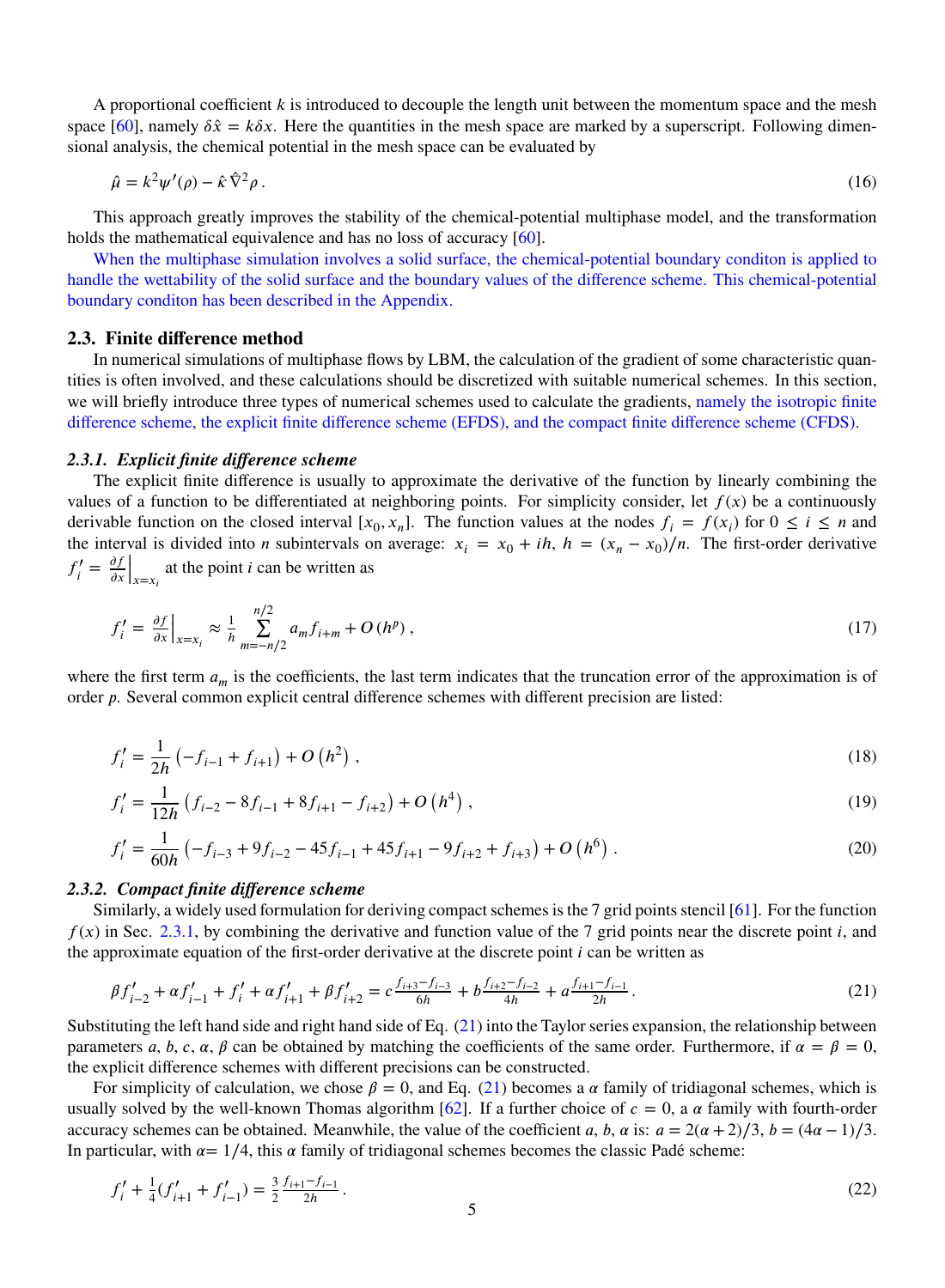The truncation error of this scheme is listed in Table [1.](#page-6-0) Moreover, with  $\alpha = 1/3$ , the Eq. [\(21\)](#page-4-1) can reach the formally sixth-order accuracy:

$$
f'_{i} + \frac{1}{3}(f'_{i+1} + f'_{i-1}) = \frac{14}{9} \frac{f_{i+1} - f_{i-1}}{2h} + \frac{1}{9} \frac{f_{i+2} - f_{i-2}}{4h}.
$$
\n(23)

If  $c \neq 0$ , then a  $\alpha$  family of sixth-order tridiagonal schemes can be constructed, and the coefficients  $a, b, c, \alpha$  are as follows:  $a = (\alpha + 9)/6$ ,  $b = (32\alpha - 9)/15$ ,  $c = (-3\alpha + 1)/10$ , where  $\alpha = 3/8$  results in an eighth-order accuracy scheme:

$$
f'_{i} + \frac{3}{8}(f'_{i+1} + f'_{i-1}) = \frac{25}{16}\frac{f_{i+1} - f_{i-1}}{2h} + \frac{1}{5}\frac{f_{i+2} - f_{i-2}}{4h} - \frac{1}{80}\frac{f_{i+3} - f_{i-3}}{6h}.
$$
 (24)

## *2.3.3. Isotropic finite difference scheme*

In the numerical simulation of LBM, the gradient terms are usually evaluated by the isotropic finite difference scheme [\[12,](#page-16-15) [16,](#page-16-4) [63\]](#page-18-6). The isotropic finite difference without any directional bias in the lowest order error term and can maintain isotropy in numerical simulations [\[64\]](#page-18-7). Its first-order derivative and second-order derivative formulas are as follows:

$$
\nabla_c \phi(\mathbf{x}) = \sum_{i=0}^{n-1} w\left(|\mathbf{e}_i|^2\right) \mathbf{e}_i \phi\left(\mathbf{x} + \mathbf{e}_i\right),
$$
\n(25a)

<span id="page-5-1"></span>
$$
\nabla_{c}^{2} \phi(\mathbf{x}) = 2 \sum_{i=0}^{n-1} w\left(\left|\mathbf{e}_{i}\right|^{2}\right) \left[\phi\left(\mathbf{x} + \mathbf{e}_{i}\right) - \phi(\mathbf{x})\right],\tag{25b}
$$

where  $\phi$  is a function of characteristic quantity, such as the density, effective mass, and chemical potential.  $w(|e_i|^2)$ are the weights. For the commonly used fourth-order isotropic difference, we use the nearest and next-nearest nodes to evaluate gradient terms. For the nearest nodes, which correspond to the nodes on lattice directions 1, 2, 3, and 4 in [Fig. 1,](#page-2-0) the weight  $w(|\mathbf{e}_i|^2)$  in Eq. [\(25\)](#page-5-1) is  $w(1)=1/3$ , and for the next-nearest one, which corresponds to the nodes on lattice directions 5, 6, 7, and 8, the weight  $w(|e_i|^2)$  is  $w(2)=1/12$ . Some isotropic finite difference introduce more neighborhood nodes to obtain higher isotropy [\[16\]](#page-16-4). Compared with the conventional finite difference schemes, it involves not only the points along the *𝑥*-direction but also points along the *𝑦*-direction [\[64\]](#page-18-7), which can be regarded as a linear combination of the second-order central difference in different directions.

#### <span id="page-5-0"></span>**3. Computation and analysis**

In this section, numerical experiments will be conducted. The numerical simulation results are analyzed to find some methods to suppress the spurious currents in the multiphase flow lattice Boltzmann method driven by chemical potential. First, the numerical error of the finite difference method in Sec. [3.1](#page-5-2) will be analyzed and tested via simulations of the flat interface problem. Then the origin of the spurious currents is investigated. Finally, using different finite difference schemes to simulate the two-dimensional circular droplet problem numerically, its spurious currents are analyzed and compared. In the following sections, unless otherwise stated, the two-dimensional circular droplet density field is initialized by [\[65\]](#page-18-8):

<span id="page-5-3"></span>
$$
\rho(x, y) = \frac{\rho_l + \rho_g}{2} - \frac{\rho_l - \rho_g}{2} \tanh\left[\frac{2(r - r_0)}{W}\right],
$$
\n(26)

where  $\rho_l$  and  $\rho_g$  are the densities of the liquid and vapor phases,  $W=10$  is the initial interface width, and the circular droplet of radius  $r_0 = 60$  is placed at the center of the computational domain, and  $r =$ √(  $(x - x_0)^2 + (y - y_0)^2$ , in which  $(x_0, y_0)$  is the center point of the domain. The domain of the simulations is a  $300 \times 300$  square with the periodic boundary conditions.

#### <span id="page-5-2"></span>**3.1. Numerical error analysis of finite difference methods**

The analysis of the above chemical-potential models shows that almost all the interparticle interactions include the calculation of gradients and the Laplacian operator, which means that the numerical error in the discrete numerical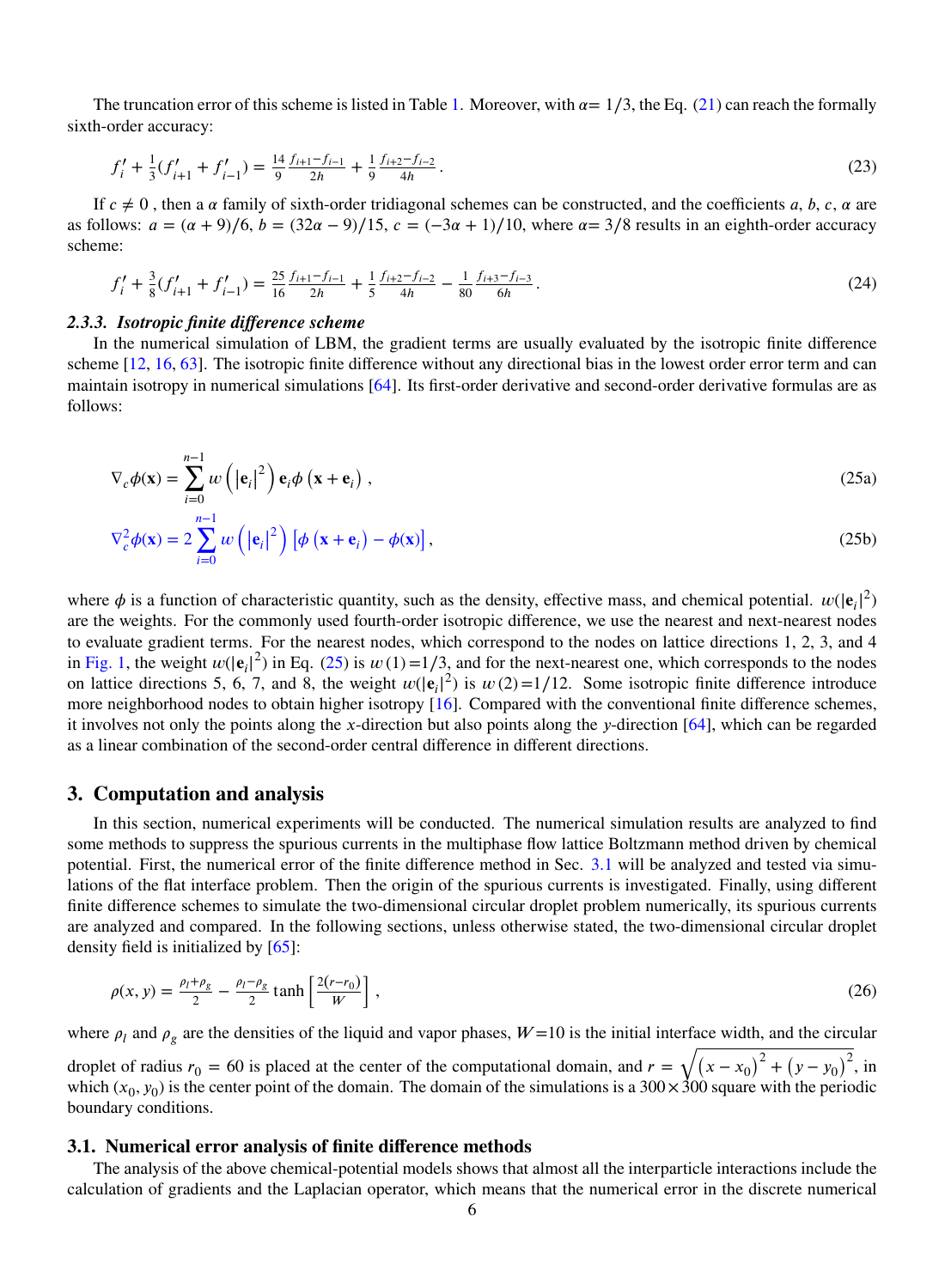#### <span id="page-6-0"></span>Table 1 Truncation error in EFDS and CFDS for first derivative calculations.

| Parameter                                                                                              | Scheme            | Truncation error           |  |
|--------------------------------------------------------------------------------------------------------|-------------------|----------------------------|--|
| $a = 1, \alpha = \beta = b = c = 0$                                                                    | second-order EFDS | $\frac{1}{3!}h^2f^{(3)}$   |  |
| $a=\frac{4}{3}, b=-\frac{1}{3}, \alpha=\beta=c=0$                                                      | fourth-order EFDS | $-\frac{4}{5!}h^4f^{(5)}$  |  |
| $a=\frac{3}{2}, b=-\frac{3}{5}, c=\frac{1}{10}, \alpha=\beta=0$                                        | sixth-order EFDS  | $\frac{36}{71}h^6f^{(7)}$  |  |
| $\alpha = \frac{1}{4}, \, a = \frac{3}{2}, \, \beta = b = c = 0$                                       | fourth-order CFDS | $-\frac{1}{5!}h^4f^{(5)}$  |  |
| $\alpha = \frac{1}{3}, \, a = \frac{14}{9}, \, b = \frac{1}{9}, \, \beta = c = 0$                      | sixth-order CFDS  | $\frac{4}{7!}h^6f^{(7)}$   |  |
| $\alpha = \frac{3}{8}, \alpha = \frac{25}{16}, \, b = \frac{1}{5}, \, c = -\frac{1}{80}, \, \beta = 0$ | eighth-order CFDS | $-\frac{36}{9!}h^8f^{(9)}$ |  |

<span id="page-6-1"></span>

Figure 2: Plot of modified wavenumber vs wavenumber for first derivative approximations: (a) Exact Differentiation, (b) fourth-order OCFDS, (c) eighth-order CFDS, (d) sixth-order CFDS, (e) fourth-order EFDS, (f) sixth-order EFDS, (g) fourth-order EFDS, and (h) second-order EFDS.

scheme plays an important part in the numerical simulation. In this section, we will analyze the truncation error and resolution of the difference schemes.

The truncation error of the EFDS and CFDS are listed in Table [1.](#page-6-0) By comparing the truncation error of the same order difference schemes, it can be concluded that the CFDS can obtain higher accuracy than the EFDS when using the same number points for approximation, such as the truncation error of the fourth-order CFDS is smaller than fourthorder EFDS. Fourier analysis provides an effective way to evaluate the error associated with differencing schemes [\[66\]](#page-18-9). This method considers the accuracy of the numerical solution of the difference schemes in wave space. It can be used to analyze the resolution of the difference schemes under different scales physical quantities. The Fourier transform of the left and right sides of Eq.  $(21)$  is given as

$$
\frac{i\omega'}{h}[\beta(e^{-2i\omega} + e^{2i\omega}) + \alpha(e^{-i\omega} + e^{i\omega}) + 1]\hat{f}e^{(i\omega x/h)} \n= [\frac{c}{6h}(e^{3i\omega} - e^{-3i\omega}) + \frac{b}{4h}(e^{2i\omega} - e^{-2i\omega}) + \frac{a}{2h}(e^{i\omega} - e^{-i\omega})]\hat{f}e^{(i\omega x/h)},
$$
\n(27)

where  $\omega$  is the wavenumber,  $\omega'$  is modified wavenumber. From this equation, the modified wavenumber is derived as:

$$
\omega'(\omega) = \frac{a \sin \omega + (b/2) \sin 2\omega + (c/3) \sin 3\omega}{1 + 2\alpha \cos \omega + 2\beta \cos 2\alpha}.
$$
\n(28)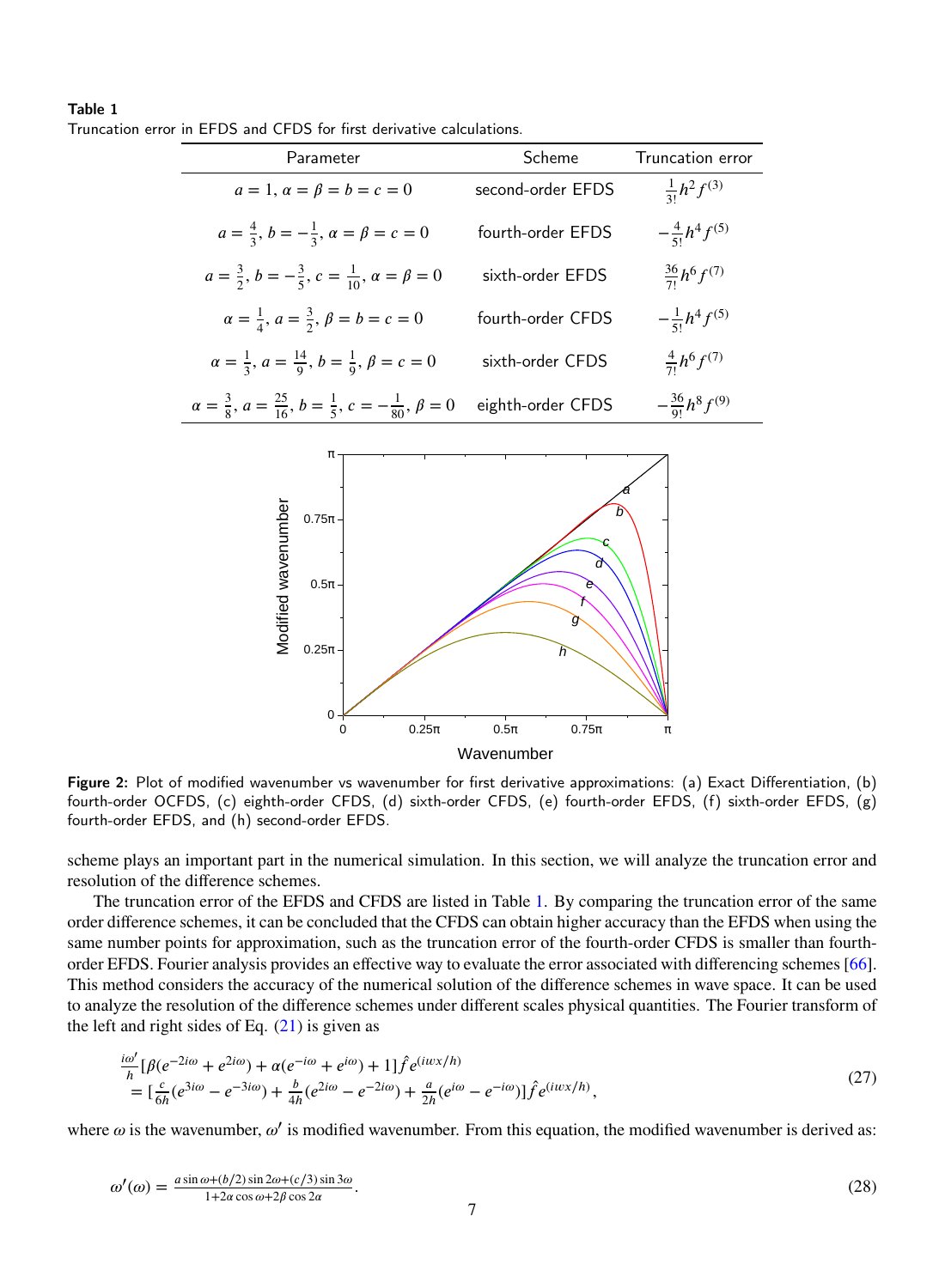<span id="page-7-0"></span>

<span id="page-7-1"></span>Figure 3: (a) Relative errors of the derivative and (b) comparison of the numerical derivatives. The numerical derivatives calculate by the second-, fourth-, sixth-order EFDSs, the fourth-, sixth-, eighth-order CFDSs, and the fourth-order OCFDS.



Figure 4: Density profiles for a flat interface of the Chemical-potential model. Inset: the relationship between interface width and proportional coefficient k. They have the same interface width in the momentum space, which is equal to the slope.

The relation between the modified wavenumber  $\omega'$  and wavenumber  $\omega$  of the variety for difference schemes is shown in [Fig. 2.](#page-6-1) It can be seen that modified wavenumber of the CFDSs are generally closer to the exact wavenumber (a black line *𝑎* in [Fig. 2\)](#page-6-1) than those of the EFDSs. In other words, the resolution of the CFDSs is better than that of the EFDSs. Ideally, the modified wavenumber is equal to the exact wavenumber. From this, we impose some accuracy constraints to construct a series of high-resolution fourth-order CFDS. Their truncation can be expressed as:  $\frac{12b+72c-4\alpha}{2b}h^4f^{(5)}$ , where the difference scheme with the highest resolution is called the optimal fourth-order CFDS (4th-order OCFDS), and its parameters are  $a = 1.541$ ,  $b = 0.40667$ ,  $c = -0.0541132$ ,  $\alpha = 0.446776$ , and  $\beta = 0$ . The scheme is drawn in [Fig. 2](#page-6-1) (the red line *b*). Within the same wavenumber range, the resolution of fourth-order OCFDS is better than eighth-order CFDS. That is, the high-resolution difference scheme can also be constructed through a low-order accuracy scheme.

In practical calculation, the resolution and truncation order of the finite difference scheme determine the overall error characteristics of the finite difference approximation. To investigate the performances and computational accuracy of different difference methods in this situation, we consider a simple liquid-vapor system with a flat phase interface and expand along the *y*-axis. At the boundary, the liquid and gas phase maintain their bulk density  $\rho_l$  and  $\rho_g$ , namely,  $\rho(-\infty) = \rho_g$  and  $\rho(+\infty) = \rho_l$ . When the system is in equilibrium, the following mechanical equilibrium condition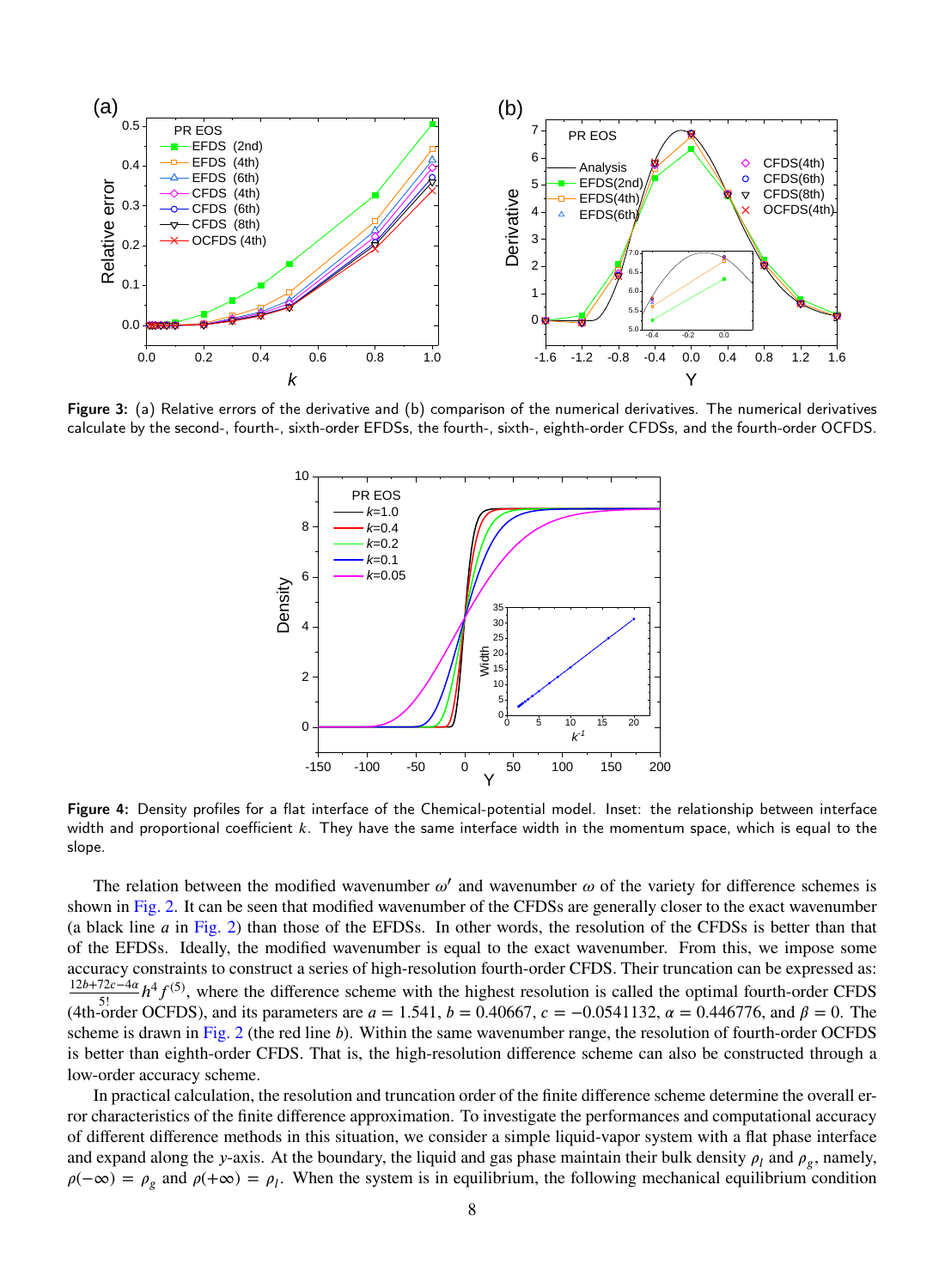<span id="page-8-0"></span>

Figure 5: (a) Spurious currents in the 2D simulation of a drop surrounding by gas and (b) the magnitude of the angle deviation of force.

must be satisfied

<span id="page-8-1"></span>
$$
\nabla \cdot \mathbf{P}(\mathbf{x}) = 0. \tag{29}
$$

For this flat interface problem, the density distribution  $\rho(y)$  and its derivatives  $\frac{d\rho}{dy}$  can be easily obtained by solving Eq. [\(29\)](#page-8-1), which will be served as the analytical solutions. The spatial derivative of the analytical density  $\rho(y)$  calculated by different finite difference schemes under different proportional coefficient  $k$  are shown in [Fig. 3\(](#page-7-0)a). It can be seen that the relative errors are related to the accuracy and resolution of the difference scheme, and decrease with proportional coefficient *k* decreasing. In detail, for larger proportional coefficient *k*, there are fewer grid points in the computational mesh at this time, the resolution of the finite difference scheme indicates the computational accuracy more exactly than the accuracy form, so the relative error of the fourth-order OCFDS is significantly smaller than that of other schemes. Similarly, for smaller proportional coefficient *k*, the grid in the computational mesh is sufficiently dense. In this case, the accuracy of the finite difference scheme mainly determines the computational accuracy of the difference scheme, and thus the error caused by the high-order finite difference scheme will be smaller. [Fig. 3\(](#page-7-0)b) shows the comparison of the density derivative solved by the EFDSs and CFDSs with the analytical solution under the proportional coefficient 0.4, and the temperature takes  $T_r = 0.6$ . It can be seen that the derivative calculated by the second-order EFDS deviates significantly from the analytical solution. This can be expected as the derivatives calculated by the second-order EFDS is only related to adjacent nodes, which will inevitably lead to obvious errors in systems with large gas-liquid density ratio and may cause the simulation results to be inconsistent with the actual results. In contrast, high-order CFDS and EFDS use multiple adjacent nodes to calculate the derivative, which reduces the error of derivative calculation, and thus makes the calculation results are basically consistent with the analytical solution, but overall the calculation result of the CFDS is more in agreement with the analytical solution. Therefore, we focus on high-order CFDS in the following simulation.

Furthermore, we also tested the influence of the proportional coefficient  $k$  on the simulation. [Fig. 4](#page-7-1) displays the density distribution at the interface with different proportional coefficient  $k$  at the temperature 0.6, where the black line with  $k = 1.0$  is consistent with the analytical solution. From the figure it can be observed that all simulations have the same density ratio, but the interface thickness is different. In other words, the proportional coefficient *k* does not change the liquid-vapor density ratio but only affects the interface thickness, and it can be considered as a means to adjust the interface region without changing the macroscopic physics. The relationship between the proportional coefficient  $k$  and the interface width as shown in the inset of [Fig. 4.](#page-7-1) Its slopes are equal to the corresponding widths in the momentum space. It is worth mentioning that the interface in LB simulations usually becomes thinner as the temperature decreases [\[67\]](#page-18-10).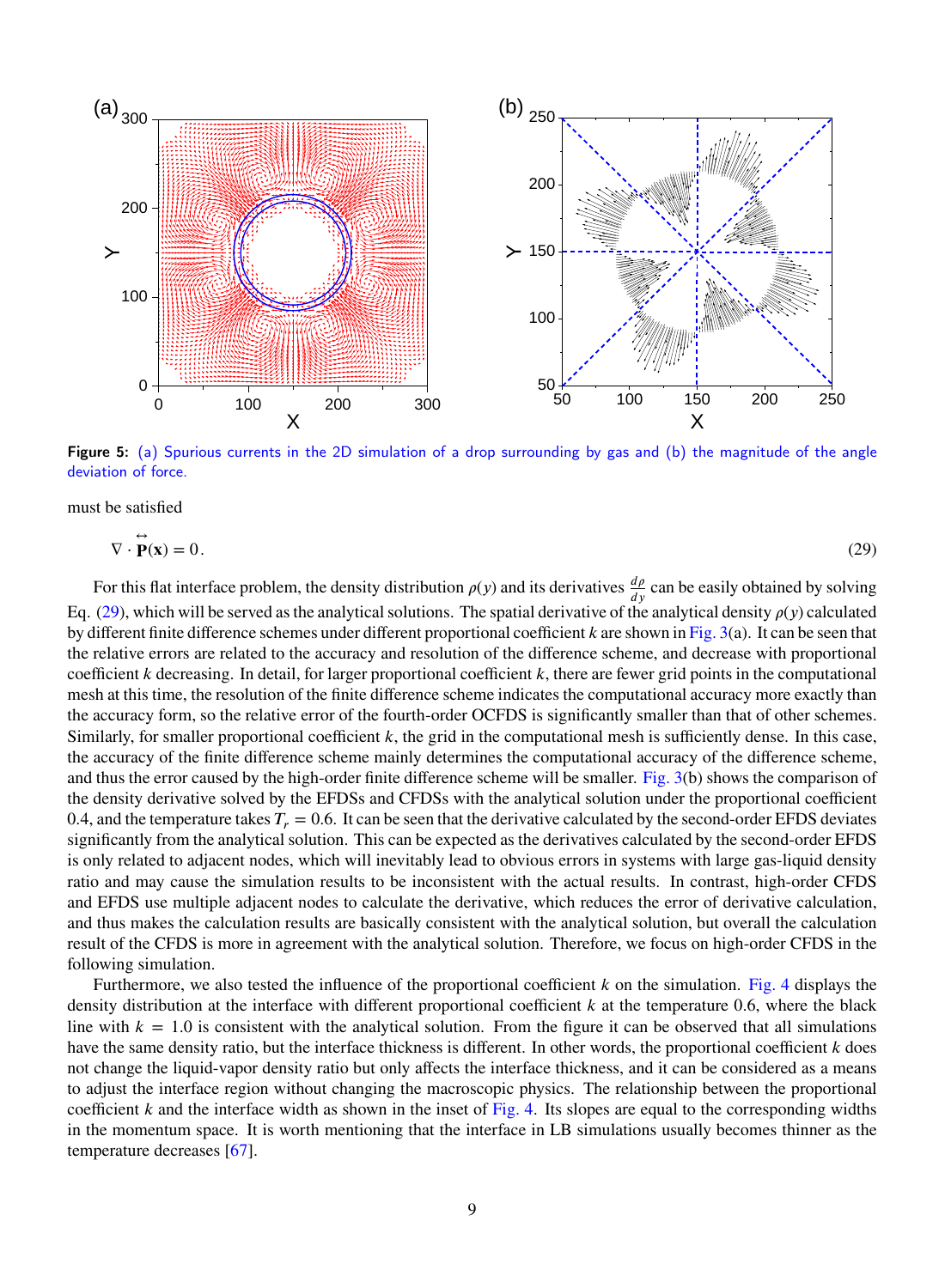<span id="page-9-1"></span>

Figure 6: Isotropic finite difference discretization error and angle deviation: (a) fourth-order isotropy, (b) sixth-order isotropy, (c) eighth-order isotropy and (d) tenth-order isotropy.

## **3.2. Nonideal force deviation and spurious currents**

In this section, we mainly study the origin of spurious currents. The emergence of the spurious currents is well illustrated by the simulation of a two-dimensional circular droplet without gravity, when the simulation reaches an equilibrium state, eight vortices near the interface of the droplet can be clearly observed as shown in [Fig. 5\(](#page-8-0)a). Ideally, the force produced by the surface tension at the interface of a stable circular droplet should always point towards the center of the droplet [\[68\]](#page-18-11). Due to the errors in the gradient calculation, the resulting force can be slightly deviated from the center of the droplet and leads to the emergence of spurious currents. To measure the magnitude of the angle deviation of the force from the center of the droplet, we define the following equation:

<span id="page-9-0"></span>
$$
\Delta \theta = \theta - \theta_0 = \arctan(\frac{F_y}{F_x}) - \arctan\frac{(y - y_0)}{(x - x_0)},
$$
\n(30)

where the first term is the angle calculated by the nonideal force in the *x* and *y* directions, the second term is the original angle, calculated from the position  $(x, y)$  and the center point  $(x_0, y_0)$ .

In our simulation, the temperature is set to 0.7 and the flow field is initialized using the Eq. [\(26\)](#page-5-3). We calculated the nonideal force near the droplet interface using isotropic scheme and the deviation of the force according to Eq. [\(30\)](#page-9-0), the results are plotted in [Fig. 5\(](#page-8-0)b). It shows that the deviation of the force in the horizontal, vertical, and  $\pm 45^\circ$ angles directions have the smallest or even no deviation. The deviation of the force in the approximately  $\pm 22.5^{\circ}$  and  $\pm$ 67.5° angles directions are largest, which corresponds to the magnitude of spurious currents rotation of in [Fig. 5\(](#page-8-0)a). Moreover, we have also studied the force deviations of several high-order isotropic schemes, because the magnitude of spurious currents can be significantly reduced by computing the discrete gradient operator with high-order isotropic discretization schemes [\[16,](#page-16-4) [69\]](#page-18-12). The results are given in [Fig. 6.](#page-9-1) From the figure, we can see that the numerical errors in the *x* and *y* directions gradually increase as the higher-order isotropy is enhanced in the calculation of the discrete gradient operator, but its introduces more neighbor points so that the angle deviation gradually decreases. This is consistent with the above discussion of the spurious currents caused by the angle deviation of force. In the following simulations, we will further verify this view.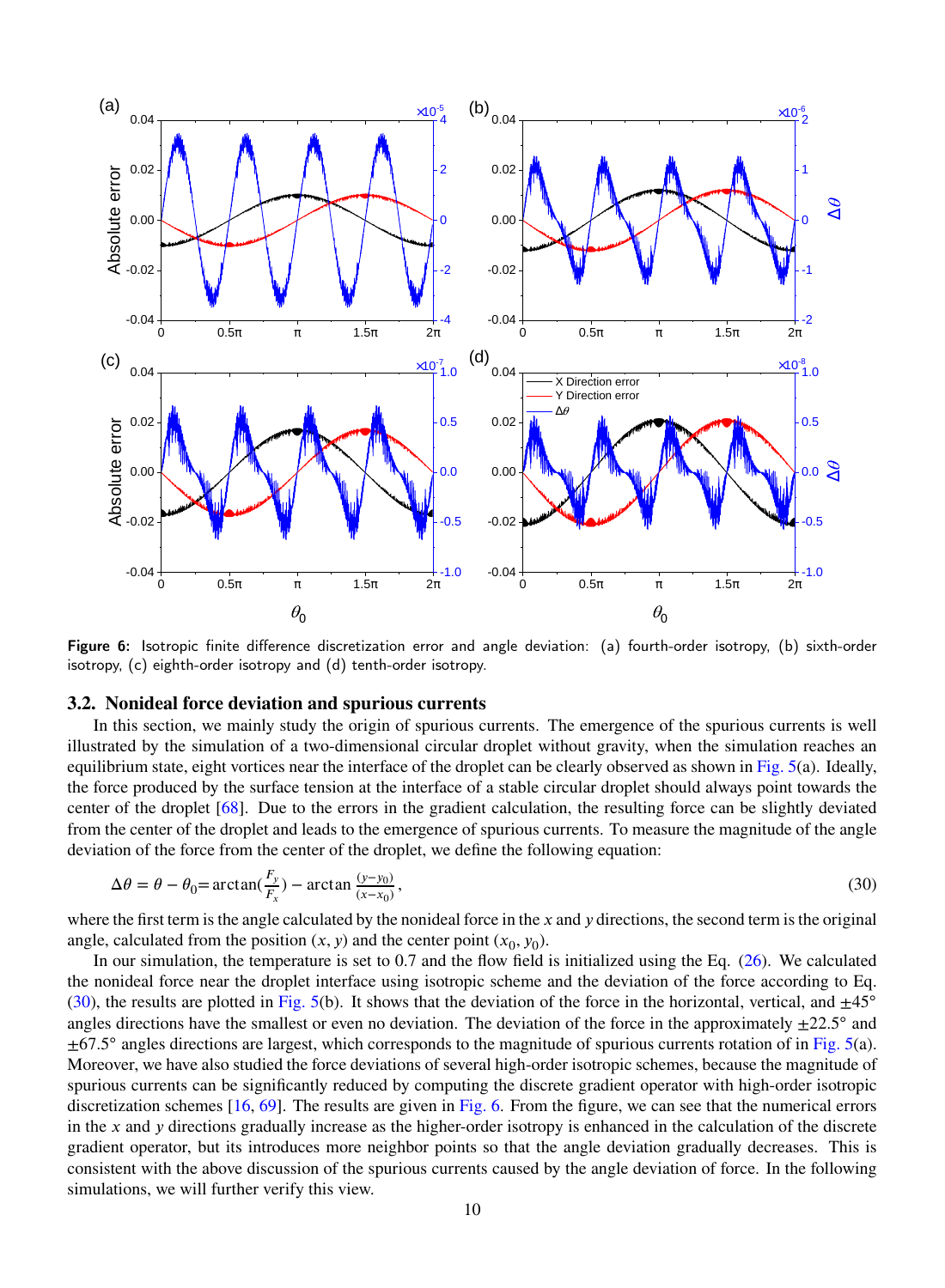<span id="page-10-0"></span>

Figure 7: Discretization error and angle deviation from the CFDS and EFDS: (a) fourth-order EFDS, (b) fourth-order CFDS, (c) sixth-order EFDS, and (d) fourth-order OCFDS.

Although the angle deviation of the force can be reduced by high-order isotropic schemes and the spurious currents are reduced to a minimum level, it introduces more neighbor points, which makes the boundary realization more complicated and incurs additional computational costs [\[16,](#page-16-4) [24\]](#page-17-0). Moreover, the accuracy of the discrete gradient mainly determines the errors in the numerical calculation of multiphase flow simulations, and the large numerical errors may make the simulation results inaccurate [\[70\]](#page-18-13). For example, it can be clearly seen from [Fig. 13](#page-15-0) that the coexistence densities are given by the isotropic scheme gradually deviates from the analytical curve as the temperature decreases. In order to reduce the numerical errors, we use accurate finite difference instead of isotropic schemes to calculate the nonideal force and the angle deviation of the force as shown in [Fig. 7.](#page-10-0) It is obvious that the angle deviation of the high-order difference scheme is the same level as those of the  $E^{(4)}$ (fourth-order isotropic) scheme, and its numerical error is less than that of the  $E^{(4)}$ . Besides, the angle deviation of the difference scheme decreases as the numerical error decreases. This means that increasing the computational accuracy of the difference scheme can reduce the angle deviation.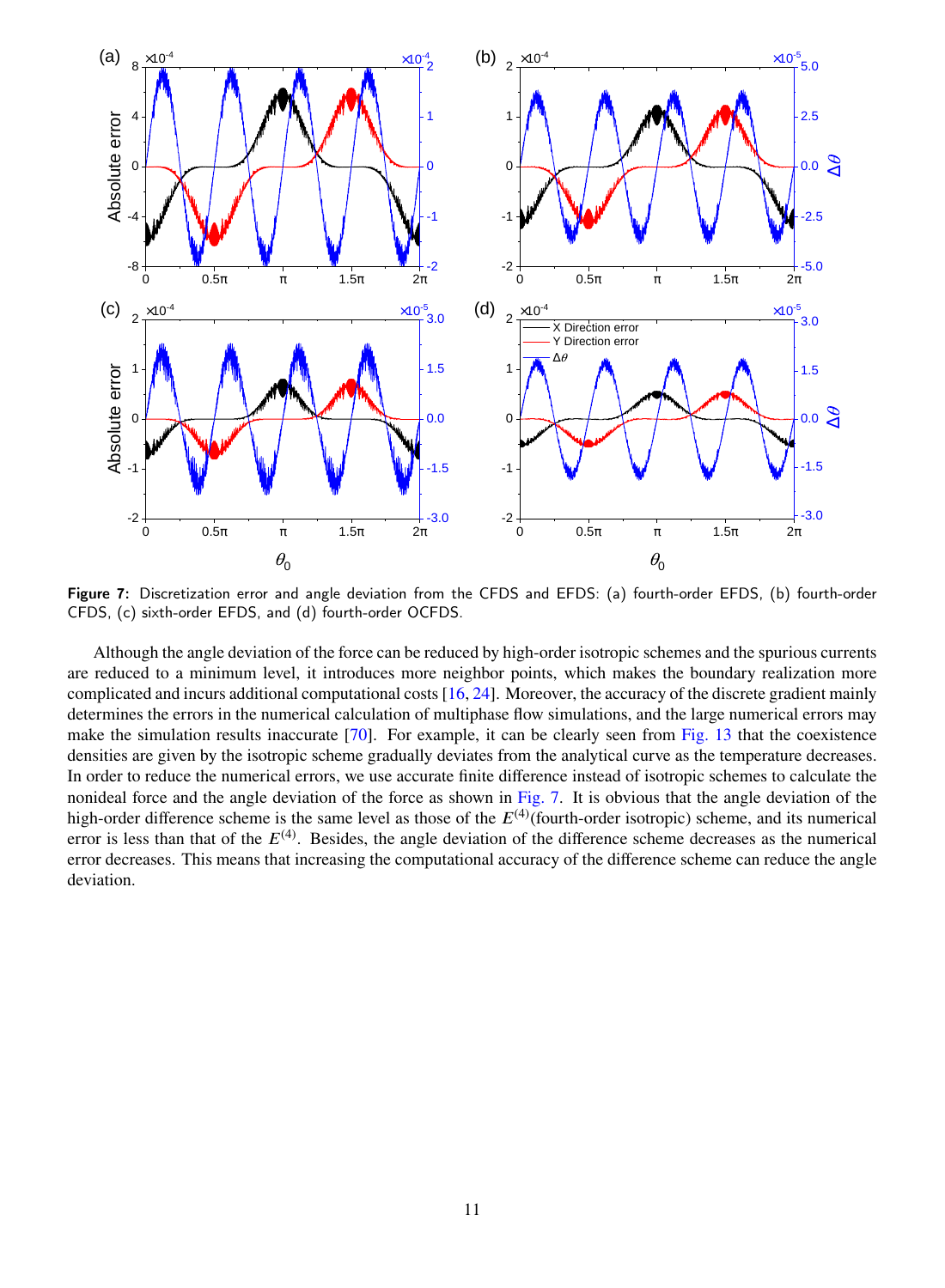<span id="page-11-0"></span>

Figure 8: Spurious currents from the fourth-order and sixth-order CFDS are compared at three reduced temperatures. The lower the temperature, the greater the advantage of high-order finite difference scheme.

#### **3.3. Spurious current suppression by accurate difference schemes**

In this section, we systematically investigate the suppression effect of accurate difference schemes on the spurious currents. In the simulations of two-dimensional circular droplet, the temperatures  $T_r = 0.6, 0.7$ , and 0.8 are used, and the proportional coefficient *k* changes from 0.1 to 0.25. When the system reaches an equilibrium state, the maximum macroscopic velocity in the domain is regarded as spurious currents. It can be observed from [Fig. 8](#page-11-0) that the lower the temperature, the greater the spurious currents. This is to be expected since the density jump depends on the temperature: the density ratio is larger at lower temperatures, the transition region is steeper, and thus the density jump near the interface is larger. This leads to more numerical errors occur in the discrete gradient calculations and produce higher spurious currents. Therefore, reducing the numerical error in the discrete gradient calculations can suppress the spurious currents, especially for the low temperature (high density ratios) simulation, the suppression effect will be the most obvious.

As discussed in the Sec.  $3.1$ , when the proportional coefficient *k* is small, the use of a high-order difference scheme in the computational mesh generates slightly smaller numerical errors. In contrast, when the proportional coefficient *k* increases, using a high-resolution difference scheme produces smaller numerical errors. To further verify the influence of the numerical error caused by discrete gradient calculations on the spurious currents, we introduced more high-order and high-resolution finite difference schemes in simulation of two-dimensional circular droplets. The spurious currents evaluated by the different finite difference schemes are shown in Fig.  $9(a)$  and (b) for the cases with temperatures of 0.6 and 0.8, respectively. From the figure, we can see that the magnitude of the spurious currents is related to the computational accuracy of the difference scheme and the proportional coefficient *k*. Specifically, for the simulation with a small proportional coefficient, the transition region is smooth and described by dense lattice nodes, the high-order difference schemes have the better effect in suppressing spurious currents compared to the highresolution difference schemes, particularly in the case of the simulation with temperature 0.6. With the increase of the proportional coefficient, the transition region becomes steeper and is described by fewer lattice nodes, which leads to progressively larger numerical error arising from the calculation of discrete gradients by these difference schemes, and produces larger spurious currents. However, the resolution of the finite difference scheme has a more obvious effect on the computational accuracy at this time, and thus the effect of fourth-order OCFDS in suppressing spurious currents is better than that of other schemes. In brief summary, the accuracy and resolution of finite difference scheme determine its computational accuracy, the numerical error can be reduced by selecting the appropriate finite difference scheme in different simulations, which can effectively suppress the spurious currents.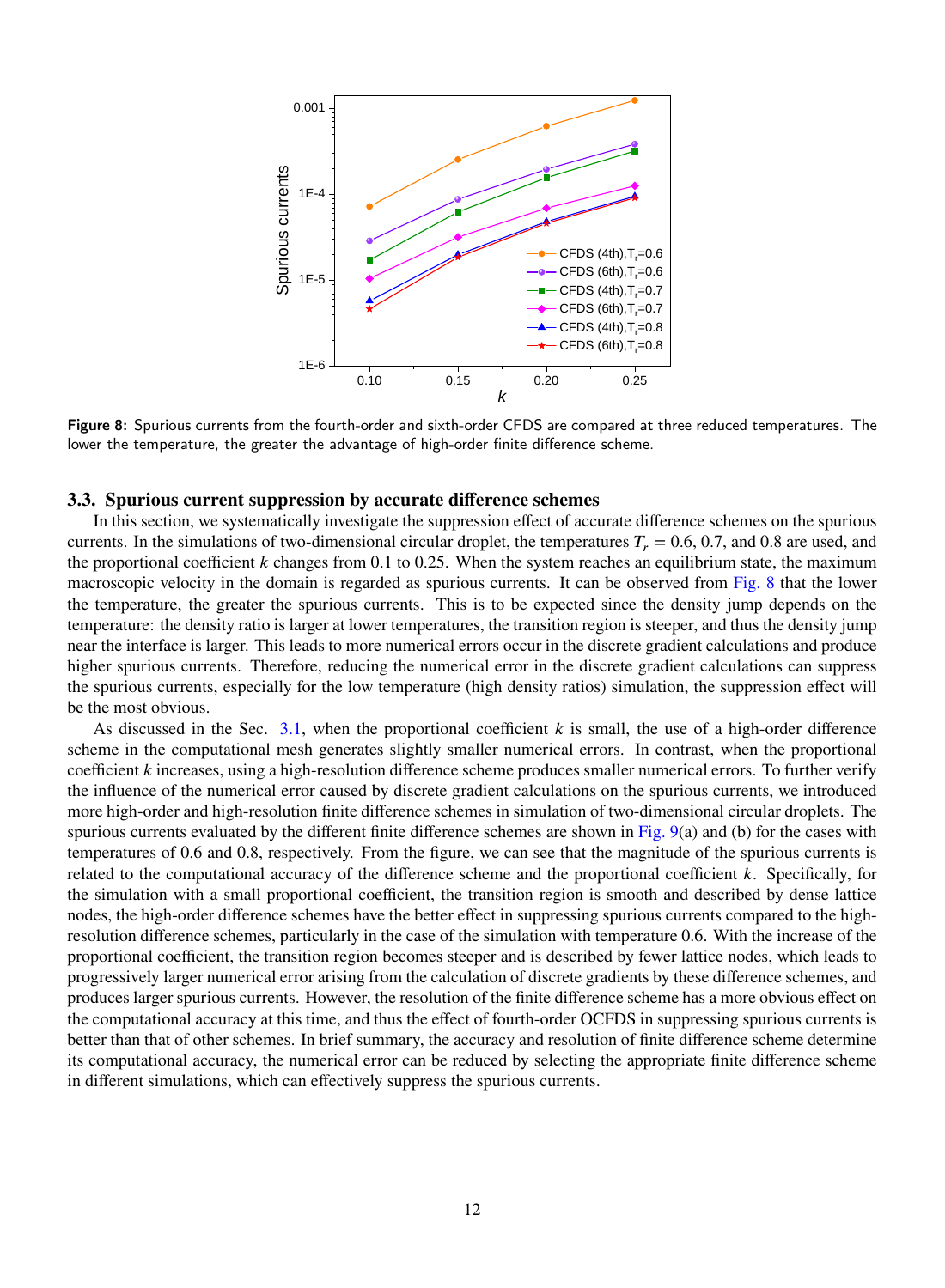<span id="page-12-0"></span>

Figure 9: Simulation of circular droplets. Comparison of spurious currents obtained by different finite difference schemes: (a)  $T_r = 0.6$ , (b)  $T_r = 0.8$ .



Figure 11: Spurious currents calculated in (a) 3D simulations are consistent with those in (b) 2D simulations.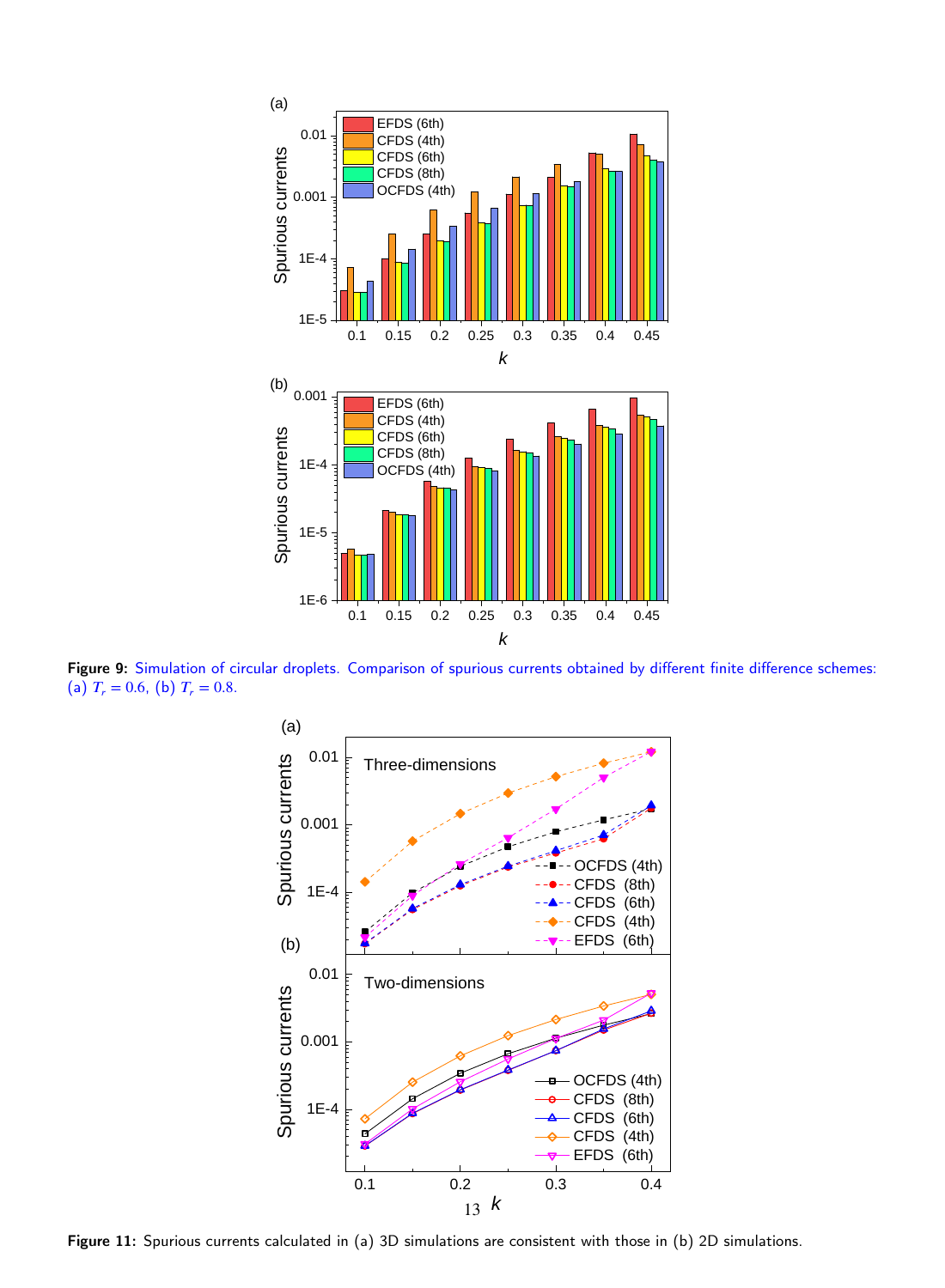

Figure 10: Spurious currents in the 3D simulation of a drop surrounding by gas.

In addition, we investigate the spurious currents in 3D situations. A circular droplet with  $r_0 = 60$  is placed at the center of the  $240 \times 240 \times 240$  computational domain, the periodic boundary condition is applied in the *x*, *y*, and *z* directions, the temperature takes  $T_r = 0.6$ , and the proportional coefficient *k* changes from 0.1 to 0.4. The spurious currents evaluated by different finite difference schemes are shown in [Fig. 9\(](#page-12-0)a), and compared with the two-dimensional results plotted in Fig.  $9(b)$ . It can be seen from the figure that when the proportional coefficient  $k$  is slightly small, the numerical errors caused by the high-order difference scheme in the gradient calculation is smaller than that of the high-resolution difference scheme, which can suppress the spurious currents better than the high-resolution difference scheme. As the proportional coefficient  $k$  increases, these difference schemes generate increasingly larger numerical errors in calculating gradient, and thus produce larger spurious currents. In this case, compared to the high-order difference scheme, the numerical errors caused by the high-resolution difference scheme is relatively small, resulting in smaller spurious currents. For example, the spurious currents from the fourth-order OCFDS is the smallest when  $k = 0.4$ . This is consistent with the two-dimensional conclusion.

## **3.4. Comparison of isotropy and accuracy of difference schemes**

In this subsection, a comparison of the isotropic difference scheme and the accurate difference scheme in multiphase flow is performed. The first test problem is a two-dimensional circular droplet. We set the temperature  $T<sub>r</sub> = 0.9$ , and the proportional coefficient  $k = 0.1$ . [Fig. 12](#page-14-1) shows the spurious currents evaluated by the fourth-order EFDS, fourthorder CFDS, fourth-order OCFDS, and  $E^{(4)}$ . Here, it is worthwhile to note that the numerical error of the discrete gradient calculated by  $E^{(4)}$  is the largest among these difference schemes, but the spurious currents calculated by  $E^{(4)}$ is an order of magnitude smaller than that of the fourth-order EFDS owing to the nonideal force angle deviation caused by  $E^{(4)}$  is smaller than that of the fourth-order EFDS. On the other hand, the nonideal force angle deviation caused by fourth-order OCFDS is smaller than that of the  $E^{(4)}$ , and its spurious currents is smaller than that of the  $E^{(4)}$ . This indicates that improving the computational accuracy of the difference scheme to reduce the angular deviation can suppress the spurious currents in the present multiphase flow model. In brief, for the multiphase lattice Boltzmann model, the isotropic finite difference scheme can better suppress spurious currents, but the temperature range of the simulation is limited. For the lower temperatures, the isotropic finite difference may obtain inaccurate simulation results as shown in [Fig. 13.](#page-15-0) While using a high accuracy finite difference scheme to reduce the angular deviation of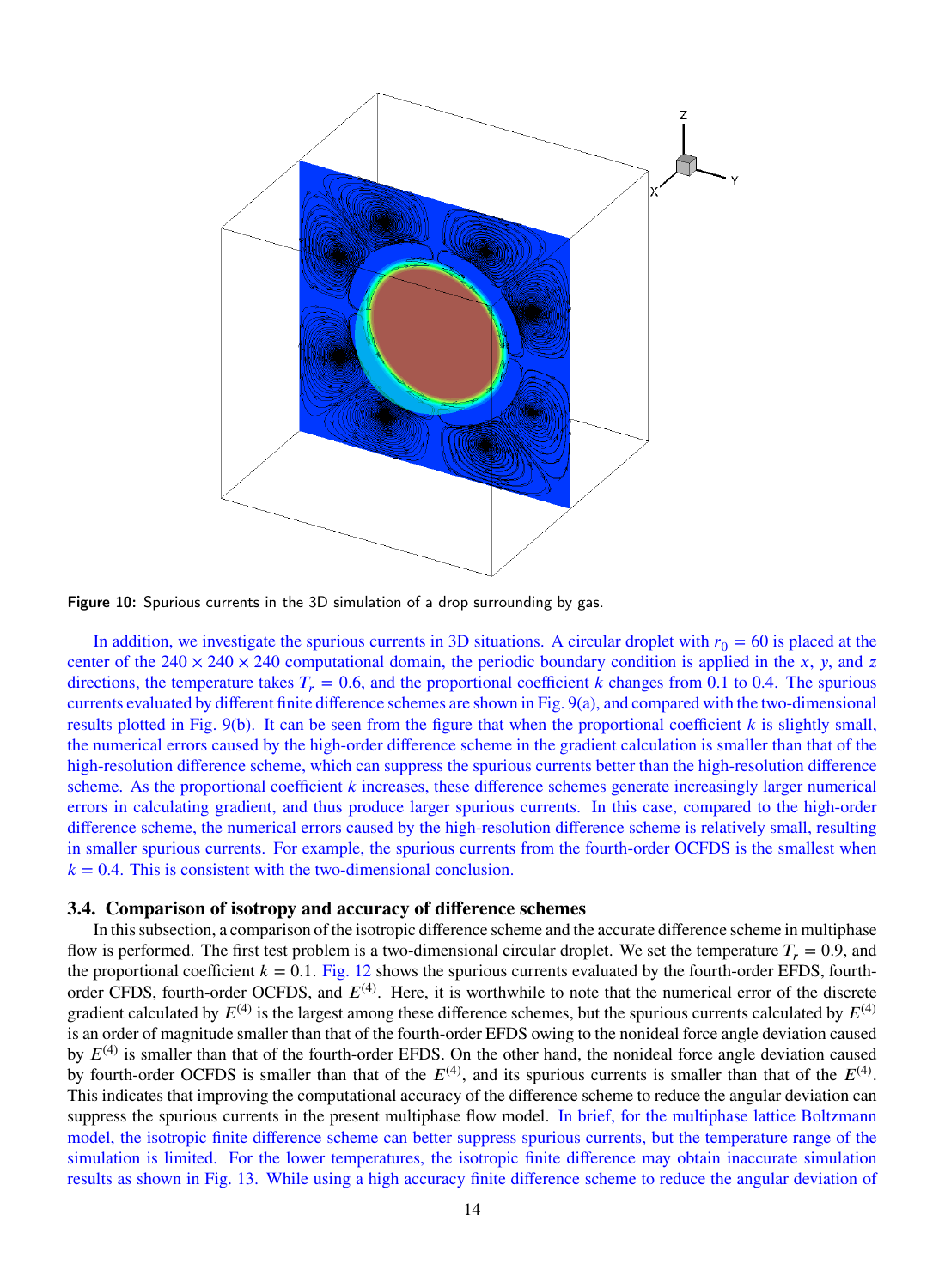<span id="page-14-1"></span>

Figure 12: The spurious currents for the liquid-gas interface system are evaluated by  $E^{(4)}$ , fourth-order EFDS, fourth-order CFDS, and fourth-order OCFDS, respectively.

#### nonideal force can also effectively suppress the spurious currents, and the temperature range of simulation is larger.

The second test problem is a flat interface. We calculated the two-phase coexistence densities in equilibrium state using several difference schemes, and compared with the theoretical values obtained by solving Maxwell equal-area construction equation. In the simulation, the computational domain is set to a height of 400 lattice units, while the width is optional, the central region is initialized as liquid phase, and the rest is filled with the vapor phase. Periodic boundary condition is applied to x and y directions. The relaxation time is 0.8, and the proportional coefficient  $k = 0.1$ . To systematically investigate the performance of the finite difference schemes in multiphase flow, the tested case covers the usual equations of state, including VDW, RKS, PR, and CS EOSs, whose corresponding bulk free energy density and chemical potential are reported in the literature [\[59\]](#page-18-2). The calculation is performed for 150,000 time steps for each case. The two-phase coexistence densities are shown in [Fig. 13.](#page-15-0)

Analyzing [Fig. 13,](#page-15-0) it can be clearly seen that the coexistence densities are given by  $E^{(4)}$  gradually deviating from the analytical curve as the temperature decreases. In contrast, the coexistence densities obtained by the fourth-order EFDS, the fourth-order CFDS, and fourth-order OCFDS agree well with the analytical solution. And with the same accuracy of the difference scheme, the stability range of CFDS at low temperatures with large density ratios is better than that of EFDS. In addition, we test a flat interface of the two-phase coexistence densities in 3D, where the computational domain is  $400 \times 10 \times 10$ , and the periodic boundary condition is applied to all sides. The coexistence densities are given by the sixth-order EFDS, the results are shown in [Fig. 13](#page-15-0) (the red line). It can be observed that the coexistence densities yielded by the sixth-order EFDS is in perfect agreement with the analytical one. It means that  $E^{(4)}$  may not be an optimal choice in multiphase flow simulation as its limited accuracies. The high-order finite difference schemes have reliable computational accuracy, which can be an alternative choice, and the higher the accuracy, the larger the stable temperature range of the simulation. Therefore, it can be expected that high-order finite difference scheme may obtain some better results in the low temperature and large density ratio simulations.

# <span id="page-14-0"></span>**4. Conclusion**

In this paper, we analyzed the numerical error in the discrete gradient calculation and determined that the deviation of the force caused by the numerical errors will lead to the emergence of spurious currents. To reduce these numerical errors, an accurate finite difference scheme was proposed to evaluate the discrete gradient operator instead of the traditional isotropic difference. Then, the problem of using accurate difference schemes to suppress spurious currents in the multiphase lattice Boltzmann method driven by chemical potential was studied systematically.

A number of numerical simulations were carried out for validating the proposed scheme. It was shown that using a finite difference scheme with high accuracy can eliminate thermodynamic inconsistencies, and effectively suppress the spurious currents compared to the isotropic scheme. Specifically, the numerical errors in the discrete gradient calculation can be reduced by using a finite difference scheme with high computational accuracy. The two-phase coex-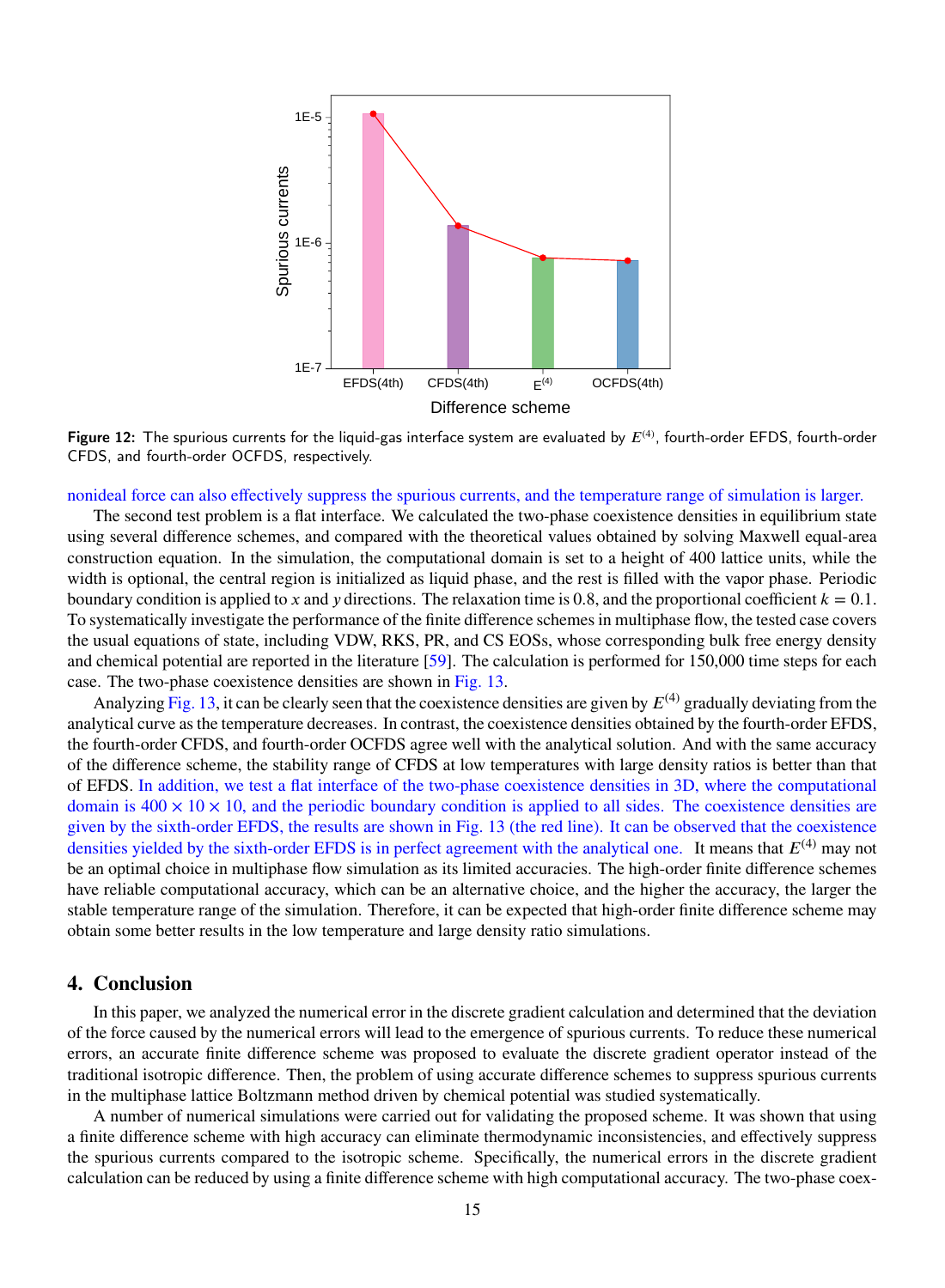<span id="page-15-0"></span>

Figure 13: Liquid-gas coexistence densities calculated by the (a) VDW, (b) RKS, (c) PR, and (d) CS EOSs on the chemicalpotential multiphase model. The benchmarks are analytically solved by the Maxwell equal-area construction. The gradients are calculated by  $E^{(4)}$ , fourth-order EFDS, fourth-order CFDS, and fourth-order OCFDS in 2D, and sixth-order EFDS in 3D, respectively.

istence densities calculated by this scheme are in excellent agreement with the theoretical predictions of the Maxwell equal-area construction till the reduced temperature 0.2. And in the simulation of two-dimensional circular droplets with a density ratio of up to 1000, this scheme can suppress the spurious currents to the order of  $10^{-5}$ . This scheme is also applicable to the 3D situation. In further work, we will focus on achieving a finite difference scheme with higher computational accuracy and use it in more numerical simulations for better simulation results.

# **ACKNOWLEDGMENTS**

This work was supported by the National Natural Science Foundation of China (Grant Nos. 12062005, 11862003, 81860635), the Project of Guangxi Natural Science Foundation (Grant No. 2017GXNSFDA198038, 2021JJA110093), the Graduate Innovation Program of Guangxi Normal University (Grant No. JXXYYJSCXXM-2021-006), Guangxi "Bagui Scholar" Teams for Innovation and Research Project, Guangxi Collaborative Innovation Center of Multisource Information Integration and Intelligent Processing.

# **Appendix A Chemical-potential boundary condition**

In this appendix, we introduce the wetting boundary condition used in the chemical-potential multiphase lattice Boltzmann method [\[59\]](#page-18-2). Since the present multiphase model is driven by a chemical potential, the implementation of the chemical potential boundary condition is simple and quite natural. The chemical potential can effectively indicate the wettability of a solid surface [\[56\]](#page-17-29). When the EFDSs with the 2nd-, 4th- or 6th- order accuracy are applied to the gradient operator, 1, 2 or 3 layers of solid nodes are required to calculate the gradient of chemical potential on the fluid nodes adjacent to the surface, respectively. To specify the wettability of a solid surface, one can assign a specific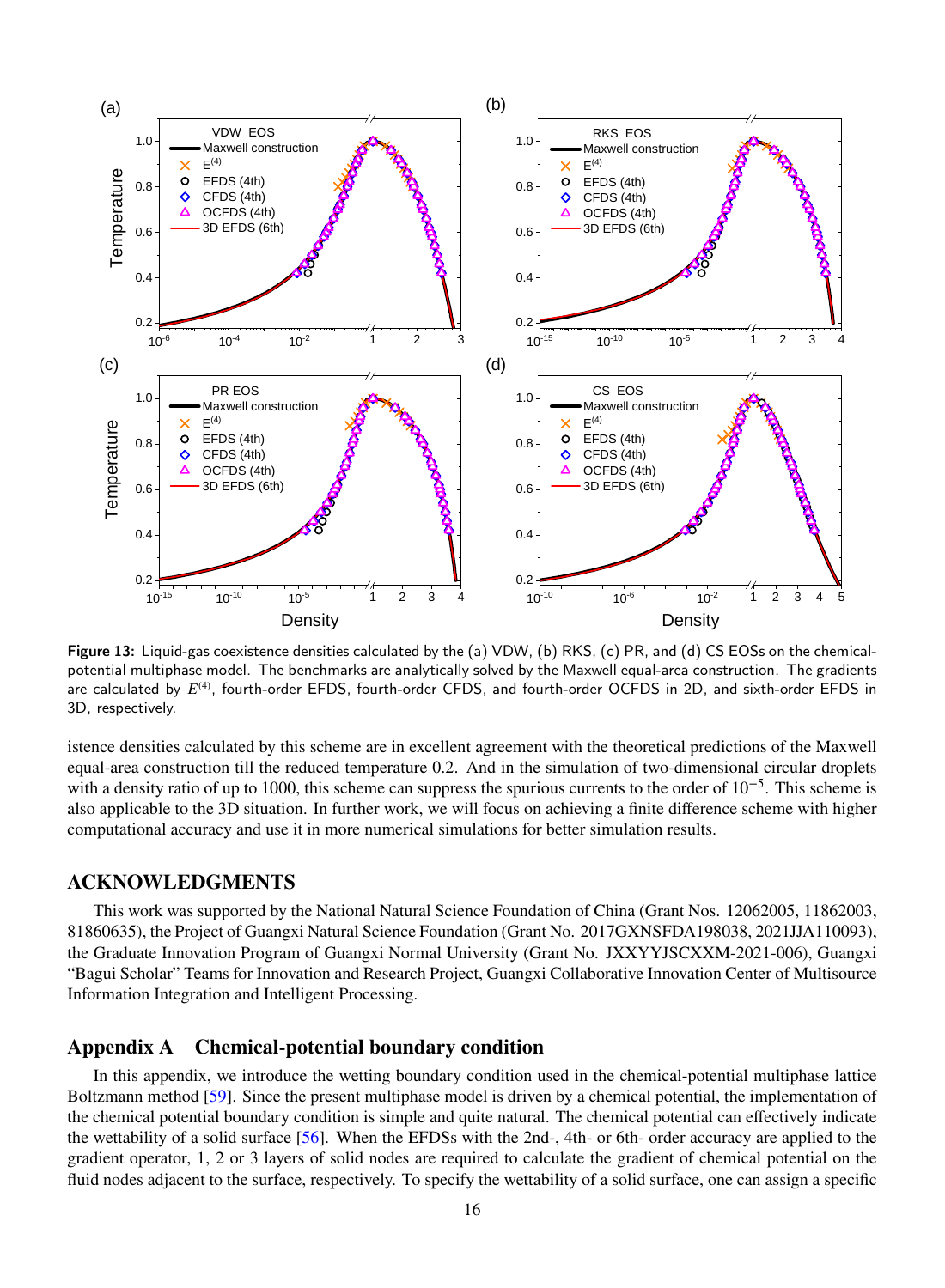chemical potential to these solid nodes. The specific chemical potential gives rise to a chemical-potential gradient between the solid surface and the neighbor fluid, reflecting the nonideal interaction between them and resulting in the wetting phenomena. In order to calculate the density gradient near the boundary, the boundary condition needs to estimate the densities on the solid nodes adjacent to the fluid. Similarly, 1, 2 or 3 layers of solid nodes are required depending on the used accuracy of EFDS. Nevertheless, the densities on these layers of solid nodes are calculated by the weighted average of the nearest neighbor nodes,

$$
\rho\left(\mathbf{x}_{s}\right) = \frac{\sum_{i} \omega_{i} \rho(\mathbf{x}_{s} + \mathbf{e}_{i} \delta_{t}) s_{w}}{\sum_{i} \omega_{i} s_{w}}
$$
\n(A.1)

where  $x_s + \mathbf{e}_i \delta_t$  indicates the adjoining nodes, and  $s_w$  is a switching function. For the first layer of solid nodes,  $s_w = 1$ when  $x_s + e_i \delta_t$  is a fluid node; for the second or third layer of nodes,  $s_w = 1$  when  $x_s + e_i \delta_t$  is in the first or second layer, respectively; otherwise,  $s_w = 0$ .

# **References**

- <span id="page-16-0"></span>[1] X. Shan, H. Chen, Lattice Boltzmann model for simulating flows with multiple phases and components, Physical Review E 47 (3) (1993) 1815–1819. [doi:10.1103/PhysRevE.47.1815](http://dx.doi.org/10.1103/PhysRevE.47.1815).
- [2] Y. H. Qian, S. Chen, Finite size effect in lattice-BGK models, International Journal of Modern Physics C 8 (4) (1997) 763–771. [doi:](http://dx.doi.org/10.1142/S0129183197000655) [10.1142/S0129183197000655](http://dx.doi.org/10.1142/S0129183197000655).
- <span id="page-16-11"></span>[3] S. Chen, G. D. Doolen, Lattice Boltzmann method for fluid flows, Annual Review of Fluid Mechanics 30 (1998) 329–364. [doi:10.1146/](http://dx.doi.org/10.1146/annurev.fluid.30.1.329) [annurev.fluid.30.1.329](http://dx.doi.org/10.1146/annurev.fluid.30.1.329).
- [4] A. Xu, G. Gonnella, A. Lamura, Morphologies and flow patterns in quenching of lamellar systems with shear, Physical Review E 74 (1) (2006) 011505. [doi:10.1103/PhysRevE.74.011505](http://dx.doi.org/10.1103/PhysRevE.74.011505).
- <span id="page-16-12"></span>[5] C. K. Aidun, J. R. Clausen, Lattice-Boltzmann method for complex flows, Annual Review of Fluid Mechanics 42 (2010) 439–472. [doi:](http://dx.doi.org/10.1146/annurev-fluid-121108-145519) [10.1146/annurev-fluid-121108-145519](http://dx.doi.org/10.1146/annurev-fluid-121108-145519).
- [6] B. Wen, C. Zhang, Y. Tu, C. Wang, H. Fang, Galilean invariant fluid-solid interfacial dynamics in lattice Boltzmann simulations, Journal of Computational Physics 266 (6) (2014) 161–170. [doi:10.1016/j.jcp.2014.02.018](http://dx.doi.org/10.1016/j.jcp.2014.02.018).
- <span id="page-16-13"></span>[7] S. Succi, Lattice Boltzmann 2038, Europhysics Letters 109 (5) (2015) 50001. [doi:10.1209/0295-5075/109/50001](http://dx.doi.org/10.1209/0295-5075/109/50001).
- [8] H. Huang, M. C. Sukop, X. Y. Lu, Multiphase Lattice Boltzmann Methods: Theory and Application, Wiley, New York, 2015. [doi:10.1002/](http://dx.doi.org/10.1002/9781118971451) [9781118971451](http://dx.doi.org/10.1002/9781118971451).
- <span id="page-16-1"></span>[9] Q. Li, K. H. Luo, Q. J. Kang, Y. L. He, Q. Chen, Q. Liu, Lattice Boltzmann methods for multiphase flow and phase-change heat transfer, Progress in Energy and Combustion Science 52 (2016) 62–105. [doi:10.1016/j.pecs.2015.10.001](http://dx.doi.org/10.1016/j.pecs.2015.10.001).
- <span id="page-16-2"></span>[10] B. Lafaurie, C. Nardone, R. Scardovelli, S. Zaleski, G. Zanetti, Modelling merging and fragmentation in multiphase flows with SURFER, Journal of Computational Physics 113 (1) (1994) 134–147. [doi:10.1006/jcph.1994.1123](http://dx.doi.org/10.1006/jcph.1994.1123).
- [11] G. Tryggvason, B. Bunner, A. Esmaeeli, D. Juric, N. Al-Rawahi, W. Tauber, J. Han, S. Nas, Y. J. Jan, A front-tracking method for the computations of multiphase flow, Journal of Computational Physics 169 (2) (2001) 708–759. [doi:10.1006/jcph.2001.6726](http://dx.doi.org/10.1006/jcph.2001.6726).
- <span id="page-16-15"></span>[12] J. Luo, X. Y. Hu, N. A. Adams, A conservative sharp interface method for incompressible multiphase flows, Journal of Computational Physics 284 (C) (2015) 547–565. [doi:10.1016/j.jcp.2014.12.044](http://dx.doi.org/10.1016/j.jcp.2014.12.044).
- [13] D. J. Harvie, M. R. Davidson, M. Rudman, An analysis of parasitic current generation in Volume of Fluid simulations, Applied Mathematical Modelling 30 (10) (2006) 1056–1066. [doi:10.1016/j.apm.2005.08.015](http://dx.doi.org/10.1016/j.apm.2005.08.015).
- [14] S. Ryu, S. Ko, A comparative study of lattice Boltzmann and volume of fluid method for two-dimensional multiphase flows, Nuclear Engineering and Technology 44 (6) (2012) 623–638. [doi:10.5516/NET.02.2011.025](http://dx.doi.org/10.5516/NET.02.2011.025).
- <span id="page-16-3"></span>[15] S. Zahedi, M. Kronbichler, G. Kreiss, Spurious currents in finite element based level set methods for two-phase flow, International Journal for Numerical Methods in Fluids 69 (9) (2012) 1433–1456. [doi:10.1002/fld.2643](http://dx.doi.org/10.1002/fld.2643).
- <span id="page-16-4"></span>[16] X. Shan, Analysis and reduction of the spurious current in a class of multiphase lattice Boltzmann models, Physical Review E 73 (4) (2006) 47701. [doi:10.1103/PhysRevE.73.047701](http://dx.doi.org/10.1103/PhysRevE.73.047701).
- <span id="page-16-5"></span>[17] K. Connington, T. Lee, A review of spurious currents in the lattice Boltzmann method for multiphase flows, Journal of Mechanical Science and Technology 26 (12) (2012) 3857–3863. [doi:10.1007/s12206-012-1011-5](http://dx.doi.org/10.1007/s12206-012-1011-5).
- <span id="page-16-14"></span>[18] L. Chen, Q. Kang, Y. Mu, Y. L. He, W. Q. Tao, A critical review of the pseudopotential multiphase lattice Boltzmann model: Methods and applications, International Journal of Heat and Mass Transfer 76 (0) (2014) 210–236. [doi:10.1016/j.ijheatmasstransfer.2014.04.](http://dx.doi.org/10.1016/j.ijheatmasstransfer.2014.04.032) [032](http://dx.doi.org/10.1016/j.ijheatmasstransfer.2014.04.032).
- <span id="page-16-10"></span>[19] Z. Guo, Well-balanced lattice Boltzmann model for two-phase systems, Physics of Fluids 33 (3) (2021) 31709. [doi:10.1063/5.0041446](http://dx.doi.org/10.1063/5.0041446).
- <span id="page-16-6"></span>[20] Q. Li, Y. Yu, R. Z. Huang, Achieving thermodynamic consistency in a class of free-energy multiphase lattice Boltzmann models, Physical Review E 103 (1) (2021) 13304. [doi:10.1103/PhysRevE.103.013304](http://dx.doi.org/10.1103/PhysRevE.103.013304).
- <span id="page-16-7"></span>[21] S. P. Thompson, I. Halliday, C. M. Care, Mesoscopic hydrodynamics of diphasic lattice Bhatnagar Gross Krook fluid interfaces, Physical Chemistry Chemical Physics 1 (9) (1999) 2183–2190. [doi:10.1039/a809793c](http://dx.doi.org/10.1039/a809793c).
- <span id="page-16-8"></span>[22] A. K. Gunstensen, D. H. Rothman, S. Zaleski, G. Zanetti, Lattice Boltzmann model of immiscible fluids, Physical Review A 43 (8) (1991) 4320–4327. [doi:10.1103/PhysRevA.43.4320](http://dx.doi.org/10.1103/PhysRevA.43.4320).
- <span id="page-16-9"></span>[23] S. V. Lishchuk, C. M. Care, I. Halliday, Lattice Boltzmann algorithm for surface tension with greatly reduced microcurrents, Physical Review E 67 (3) (2003) 5. [doi:10.1103/PhysRevE.67.036701](http://dx.doi.org/10.1103/PhysRevE.67.036701).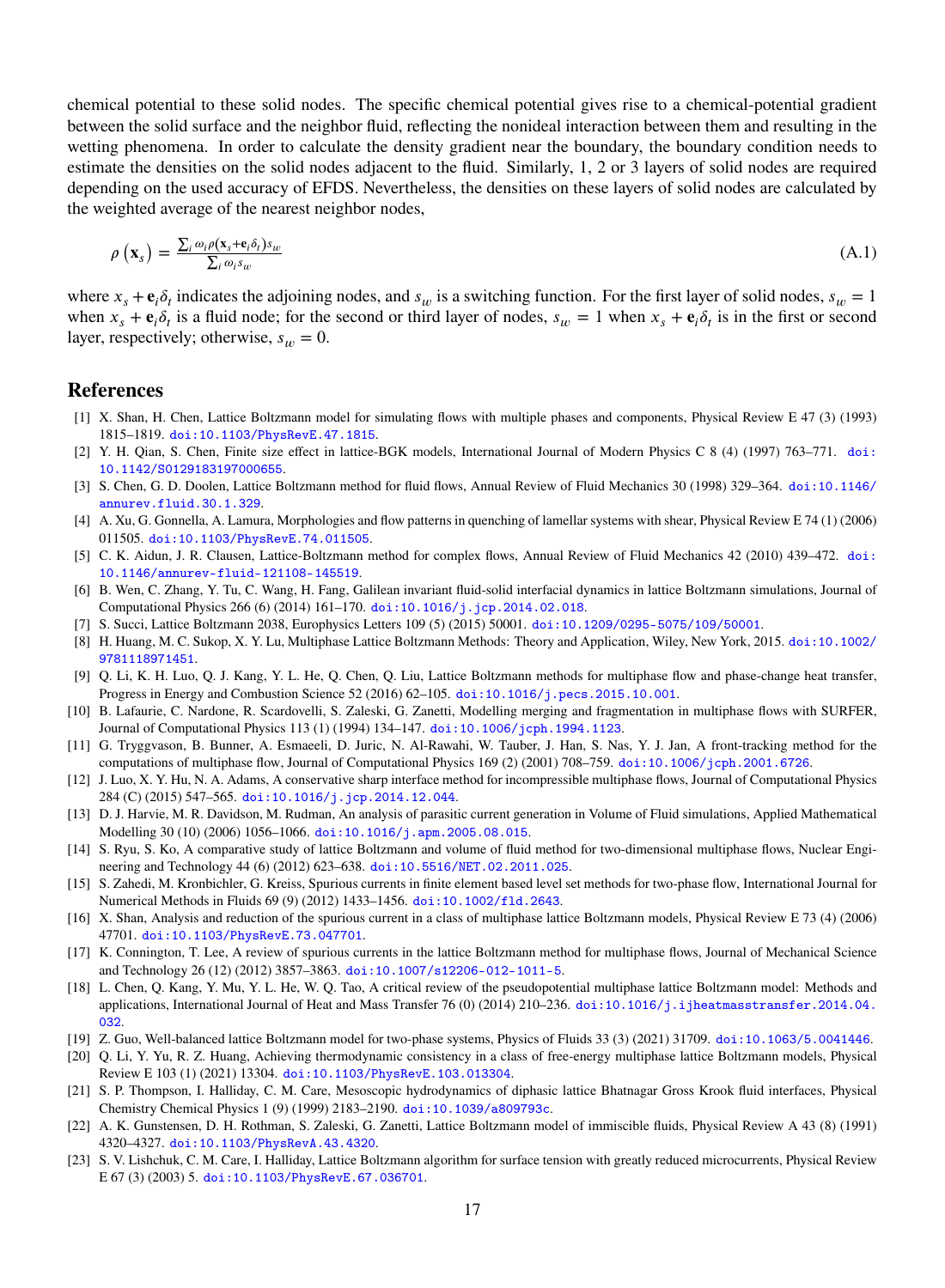- <span id="page-17-0"></span>[24] M. Sbragaglia, R. Benzi, L. Biferale, S. Succi, K. Sugiyama, F. Toschi, Generalized lattice Boltzmann method with multirange pseudopotential, Physical Review E 75 (2) (2007) 26702. [doi:10.1103/PhysRevE.75.026702](http://dx.doi.org/10.1103/PhysRevE.75.026702).
- <span id="page-17-1"></span>[25] P. Yuan, L. Schaefer, Equations of state in a lattice Boltzmann model, Physics of Fluids 18 (4) (2006) 42101. [doi:10.1063/1.2187070](http://dx.doi.org/10.1063/1.2187070).
- <span id="page-17-2"></span>[26] Z. Yu, L. S. Fan, Multirelaxation-time interaction-potential-based lattice Boltzmann model for two-phase flow, Physical Review E 82 (4) (2010) 046708. [doi:10.1103/PhysRevE.82.046708](http://dx.doi.org/10.1103/PhysRevE.82.046708).
- <span id="page-17-3"></span>[27] C. M. Pooley, K. Furtado, Eliminating spurious velocities in the free-energy lattice Boltzmann method, Physical Review E 77 (4) (2008) 46702. [doi:10.1103/PhysRevE.77.046702](http://dx.doi.org/10.1103/PhysRevE.77.046702).
- <span id="page-17-4"></span>[28] M. R. Swift, E. Orlandini, W. R. Osborn, J. M. Yeomans, Lattice Boltzmann simulations of liquid-gas and binary fluid systems, Physical Review E 54 (5) (1996) 5041–5052. [doi:10.1103/PhysRevE.54.5041](http://dx.doi.org/10.1103/PhysRevE.54.5041).
- <span id="page-17-5"></span>[29] A. J. Wagner, The origin of spurious velocities in lattice Boltzmann, International Journal of Modern Physics B 17 (1-2) (2003) 193–196. [doi:10.1142/s0217979203017448](http://dx.doi.org/10.1142/s0217979203017448).
- <span id="page-17-6"></span>[30] T. Lee, P. F. Fischer, Eliminating parasitic currents in the lattice Boltzmann equation method for nonideal gases, Physical Review E 74 (4) (2006) 046709. [doi:10.1103/PhysRevE.74.046709](http://dx.doi.org/10.1103/PhysRevE.74.046709).
- <span id="page-17-7"></span>[31] Z. Guo, C. Zheng, B. Shi, Force imbalance in lattice Boltzmann equation for two-phase flows, Physical Review E 83 (3) (2011) 036707. [doi:10.1103/PhysRevE.83.036707](http://dx.doi.org/10.1103/PhysRevE.83.036707).
- <span id="page-17-8"></span>[32] Q. Lou, Z. Guo, Interface-capturing lattice Boltzmann equation model for two-phase flows, Physical Review E 91 (1) (2015) 13302. [doi:](http://dx.doi.org/10.1103/PhysRevE.91.013302) [10.1103/PhysRevE.91.013302](http://dx.doi.org/10.1103/PhysRevE.91.013302).
- <span id="page-17-9"></span>[33] S.Succi, The Lattice Boltzmann Equation for Fluid Dynamics and Beyond, Oxford University Press, New York, 2001.
- <span id="page-17-10"></span>[34] U. Frisch, B. Hasslacher, Y. Pomeau, Lattice-gas automata for the Navier-Stokes equation, Physical Review Letters 56 (14) (1986) 1505–1508. [doi:10.1103/PhysRevLett.56.1505](http://dx.doi.org/10.1103/PhysRevLett.56.1505).
- <span id="page-17-11"></span>[35] X. He, L. S. Luo, Theory of the lattice Boltzmann method: From the Boltzmann equation to the lattice Boltzmann equation, Physical Review E 55 (6) (1997) 6811–6820. [doi:10.1103/PhysRevE.56.6811](http://dx.doi.org/10.1103/PhysRevE.56.6811).
- <span id="page-17-12"></span>[36] X. He, L. S. Luo, A priori derivation of the lattice Boltzmann equation, Physical Review E 55 (6) (1997) 6333–6336. [doi:10.1103/](http://dx.doi.org/10.1103/PhysRevE.55.R6333) [PhysRevE.55.R6333](http://dx.doi.org/10.1103/PhysRevE.55.R6333).
- <span id="page-17-13"></span>[37] S. Chen, H. Chen, D. Martnez, W. Matthaeus, Lattice Boltzmann model for simulation of magnetohydrodynamics, Physical Review Letters 67 (27) (1991) 3776–3779. [doi:10.1103/PhysRevLett.67.3776](http://dx.doi.org/10.1103/PhysRevLett.67.3776).
- [38] H. Chen, S. Chen, W. H. Matthaeus, Recovery of the Navier-Stokes equations using a lattice-gas Boltzmann method, Physical Review A 45 (8) (1992) 5339–5342. [doi:10.1103/PhysRevA.45.R5339](http://dx.doi.org/10.1103/PhysRevA.45.R5339).
- <span id="page-17-14"></span>[39] Y. H. Qian, D. D'Humières, P. Lallemand, Lattice BGK models for Navier-Stokes equation, Europhysics Letters 17 (6) (1992) 479–484. [doi:10.1209/0295-5075/17/6/001](http://dx.doi.org/10.1209/0295-5075/17/6/001).
- <span id="page-17-15"></span>[40] I. V. Karlin, A. Ferrante, H. C. Öttinger, Perfect entropy functions of the Lattice Boltzmann method, Europhysics Letters 47 (2) (1999) 182– 188. [doi:10.1209/epl/i1999-00370-1](http://dx.doi.org/10.1209/epl/i1999-00370-1).
- <span id="page-17-16"></span>[41] I. Ginzburg, F. Verhaeghe, D. D'Humières, Two-relaxation-time lattice Boltzmann scheme: about parametrization, velocity, pressure and mixed boundary conditions, Communications in Computational Physics 3 (2) (2008) 427–478.
- <span id="page-17-17"></span>[42] I. Ginzburg, F. Verhaeghe, D. D'Humières, Study of simple hydrodynamic solutions with the two-relaxation-times lattice Boltzmann scheme, Communications in Computational Physics 3 (3) (2008) 519–581.
- <span id="page-17-18"></span>[43] P. Lallemand, L. S. Luo, Theory of the lattice Boltzmann method: Dispersion, dissipation, isotropy, Galilean invariance, and stability, Physical Review E 61 (6) (2000) 6546–6562. [doi:10.1103/PhysRevE.61.6546](http://dx.doi.org/10.1103/PhysRevE.61.6546).
- <span id="page-17-20"></span>[44] P. Lallemand, L. S. Luo, Theory of the lattice Boltzmann method: Acoustic and thermal properties in two and three dimensions, Physical Review E 68 (3) (2003) 036706. [doi:10.1103/PhysRevE.68.036706](http://dx.doi.org/10.1103/PhysRevE.68.036706).
- <span id="page-17-19"></span>[45] L. S. Luo, W. Liao, X. Chen, Y. Peng, W. Zhang, Numerics of the lattice Boltzmann method: Effects of collision models on the lattice Boltzmann simulations, Physical Review E 83 (5) (2011) 056710. [doi:10.1103/PhysRevE.83.056710](http://dx.doi.org/10.1103/PhysRevE.83.056710).
- <span id="page-17-21"></span>[46] M. E. McCracken, J. Abraham, Multiple-relaxation-time lattice-Boltzmann model for multiphase flow, Physical Review E 71 (3) (2005) 036701. [doi:10.1103/PhysRevE.71.036701](http://dx.doi.org/10.1103/PhysRevE.71.036701).
- <span id="page-17-22"></span>[47] J. M. V. A. Koelman, A simple lattice Boltzmann scheme for Navier-Stokes fluid flow, Europhysics Letters 15 (6) (1991) 603–607. [doi:](http://dx.doi.org/10.1209/0295-5075/15/6/007) [10.1209/0295-5075/15/6/007](http://dx.doi.org/10.1209/0295-5075/15/6/007).
- <span id="page-17-23"></span>[48] Z. Guo, C. Zheng, B. Shi, Discrete lattice effects on the forcing term in the lattice Boltzmann method, Physical Review E 65 (4) (2002) 046308. [doi:10.1103/PhysRevE.65.046308](http://dx.doi.org/10.1103/PhysRevE.65.046308).
- <span id="page-17-24"></span>[49] A. L. Kupershtokh, New method of incorporating a body force term into the lattice Boltzmann equation, in: Proceeding of the 5th International EHD Workshop, University of Poitiers, Poitiers, France, 2004, pp. 241–246.
- [50] A. L. Kupershtokh, Incorporating a body force term into the lattice Boltzmann equation, Vestnik NGU (Quarterly Journal of Novosibirsk State Univ.), Series: Math., Mech. and Informatics 4 (2) (2004) 75–96.
- [51] A. L. Kupershtokh, D. A. Medvedev, D. I. Karpov, On equations of state in a lattice Boltzmann method, Computers and Mathematics with Applications 58 (5) (2009) 965–974. [doi:10.1016/j.camwa.2009.02.024](http://dx.doi.org/10.1016/j.camwa.2009.02.024).
- <span id="page-17-25"></span>[52] A. L. Kupershtokh, Criterion of numerical instability of liquid state in LBE simulations, Computers and Mathematics with Applications 59 (7) (2010) 2236–2245. [doi:10.1016/j.camwa.2009.08.058](http://dx.doi.org/10.1016/j.camwa.2009.08.058).
- <span id="page-17-26"></span>[53] I. Ginzbourg, P. M. Adler, Boundary flow condition analysis for the three-dimensional lattice Boltzmann model, J. Phys. II France 4 (2) (1994) 191–214. [doi:10.1051/jp2:1994123](http://dx.doi.org/10.1051/jp2:1994123).
- <span id="page-17-27"></span>[54] D. Jamet, D. Torres, J. U. Brackbill, On the theory and computation of surface tension: The elimination of parasitic currents through energy conservation in the second-gradient method, Journal of Computational Physics 182 (1) (2002) 262–276. [doi:10.1006/jcph.2002.7165](http://dx.doi.org/10.1006/jcph.2002.7165).
- <span id="page-17-28"></span>[55] J. S. Rowlinson, B. Widom, Molecular Theory of Capillarity, Clarendon Press, Oxford, 1982.
- <span id="page-17-29"></span>[56] M. R. Swift, W. R. Osborn, J. M. Yeomans, Lattice Boltzmann simulation of nonideal fluids, Physical Review Letters 75 (5) (1995) 830–833. [doi:10.1103/PhysRevLett.75.830](http://dx.doi.org/10.1103/PhysRevLett.75.830).